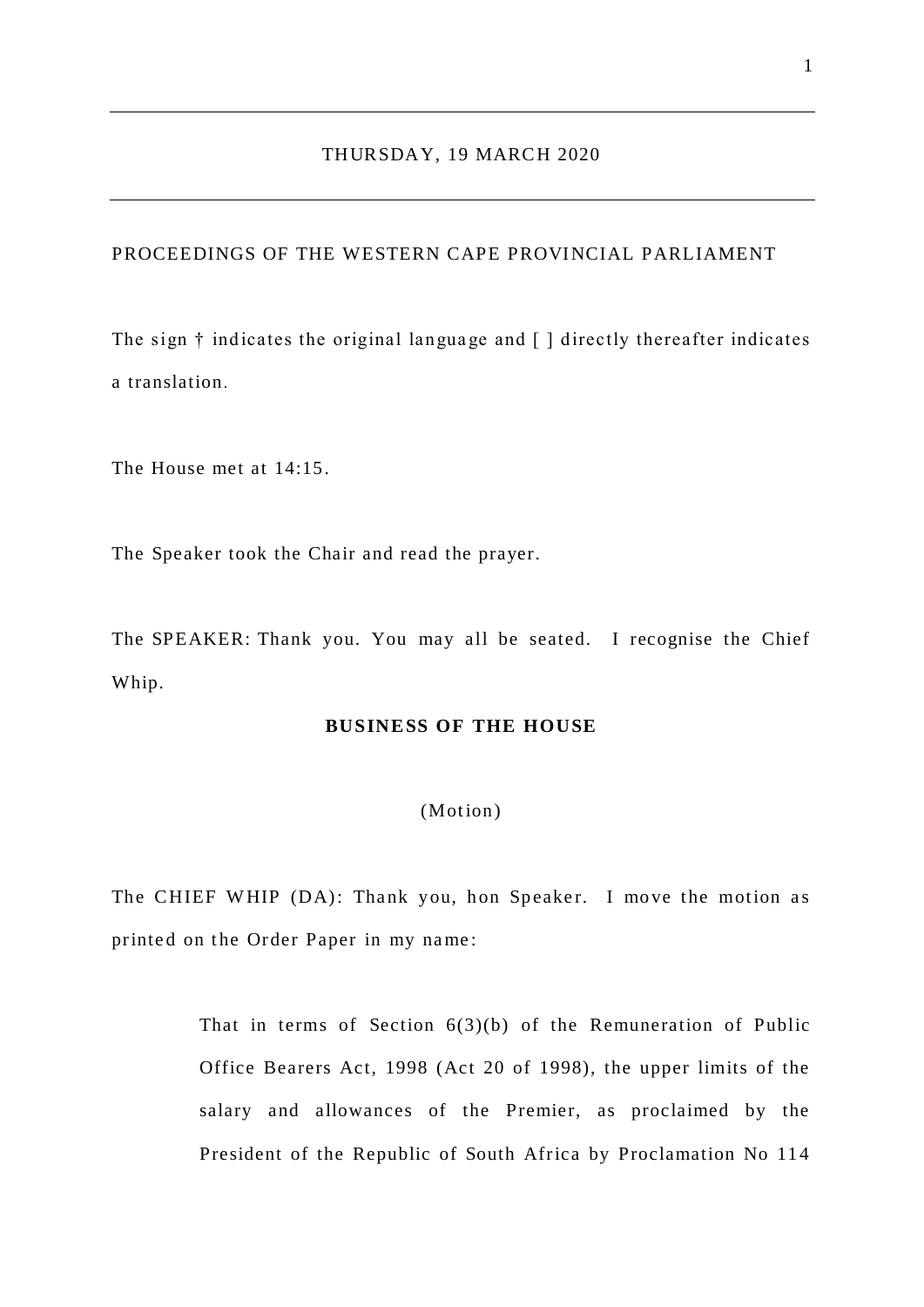of 2020, published in the *Government Gaze tte* No 43043 of 21 February 2020, be determined as the salary and allowances of the Premier of the Western Cape with effect from 1 April 2020.

The SPEAKER: Hon members, are there any objections to the motion? No objections? Agreed to.

The CHIEF WHIP (ANC): There is one actually. This is not necessarily an objection, but we want to register ... [Inaudible – mic not on.]

The SPEAKER: Will you please press your mic there.

The CHIEF WHIP (ANC): Thank you, hon Speaker. This is not necessarily an objection.

The SPEAKER: Will you please rise, Chief Whip, thank you.

The CHIEF WHIP (ANC): But I would like to register a point from the ANC. We have taken a serious decision in light of the instruction that was issued by the President of the Republic and in that we are indeed in agreement that we must do everything that we can in our powers first and foremost to ensure that we exercise social distance and as a matter of principle we are in agreement with that. We feel also that we are embarking on a process that need serious de liberations in the interest of our people, in the interest of the voters, in the interest of the poor and the marginalised people of the Western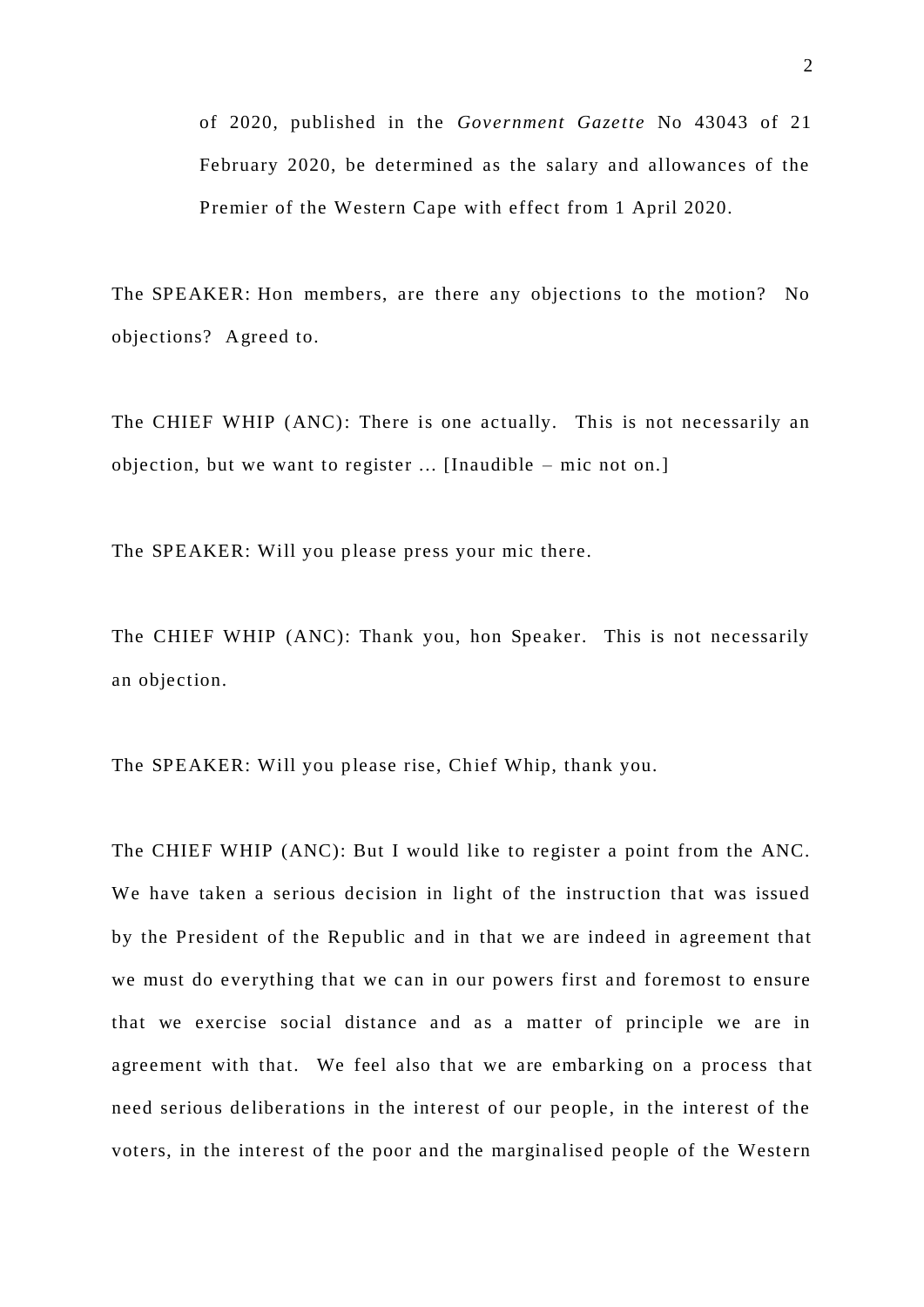Cape, and in that regard it would have been proper that an oversight role would be given enough opportunity and proper debates will then be engaged upon the Votes itself and therefore, as the African National Congress, we feel that indeed a progressive stance that was agreed upon this morning is in fact in our view that we can further note what is happening and raise our concerns, instead of simply engaging on a debate that will not add value with not enough time to engage on, to exercise our oversight role as the African National Congress in this Le gislature. I thank you, hon Speaker.

The SPEAKER: Thank you, hon Chief Whip of the majority, of the Opposition Party. May I then  $-$  is that a point of order, Chief Whip?

The CHIEF WHIP (DA): Thank you, hon Speaker. We had agreement across party lines on how we would conduct the business of today. Just for clarity then, is that an objection to the motion on the Order Paper or …?

The SPEAKER: No, it is not. [Interjection.]

An HON MEMBER: It is a point of order.

The CHIEF WHIP (DA): A point of order.

The SPEAKER: Chief Whip, I think also for the hon me mbers...

An HON MEMBER: In terms of Rule 90. [Interjection.]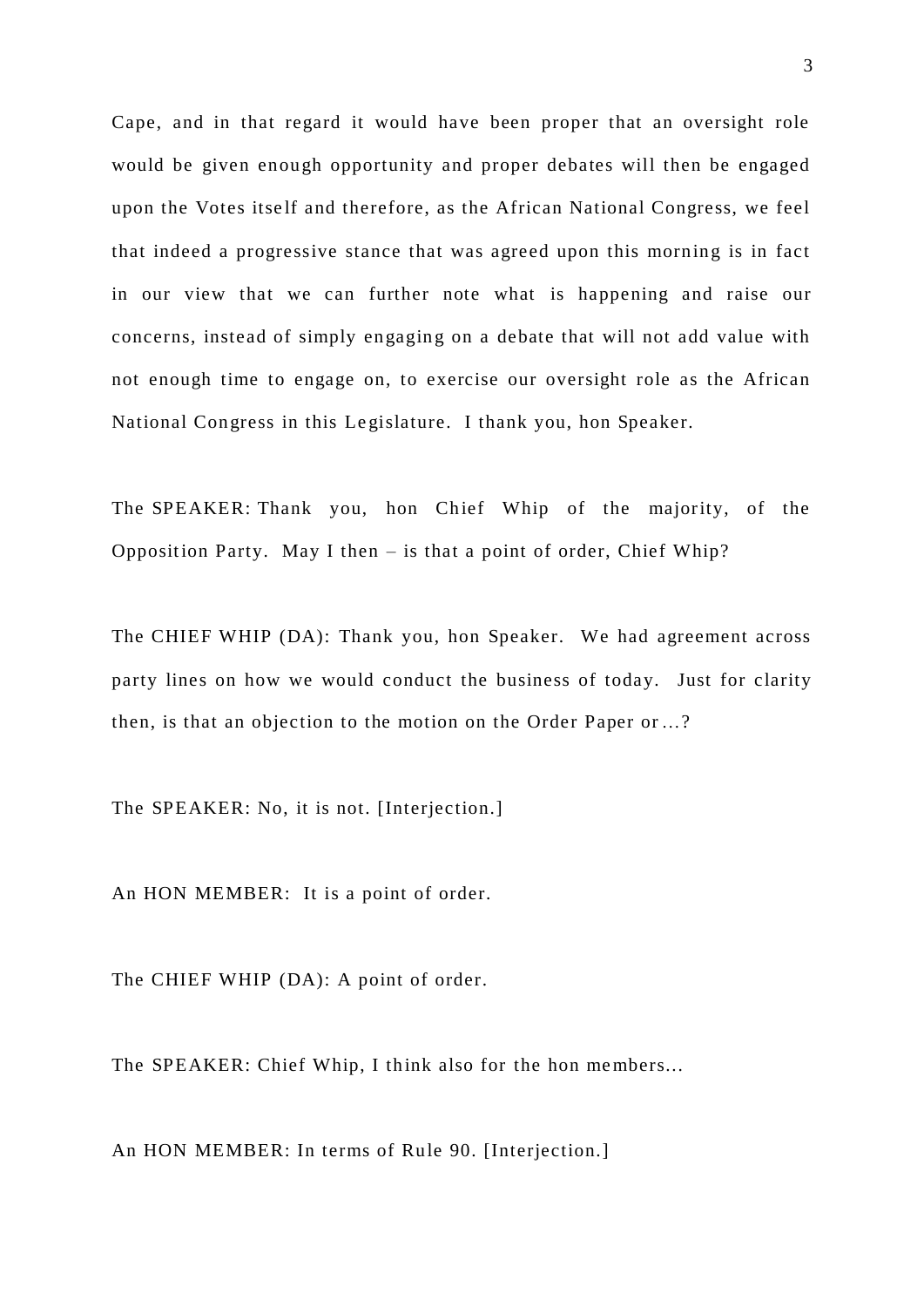The CHIEF WHIP (ANC): You are not the Speaker.

The SPEAKER: Thank you. [Interjections.]

An HON MEMBER: Are you going to assist the Speaker?

The SPEAKER: Hon members, thank you. We have a very sound cooperation among party lines. I have seen that this morning. We had a press conference and the Chief Whip of the Opposition or of the Official Opposition is simply raising the fact that under normal circumstances, Chief Whip, and h on members, it would have been a different conversation, but we are now where we are and they have cooperated in that spirit and I think I want to thank all parties for having done so and on that note can I then say, agreed to.

Thank you. I recognise the Chief Whip.

# (Motion)

The CHIEF WHIP (DA): Thank you, hon Speaker, I move without notice:

That notwithstanding Rule 163 the House considers the principle and finalisation of the Western Cape Additional Adjustment Appropriation Bill (2019/20 Financial Year) [B2-2020], today, Thursday, 19 March 2020.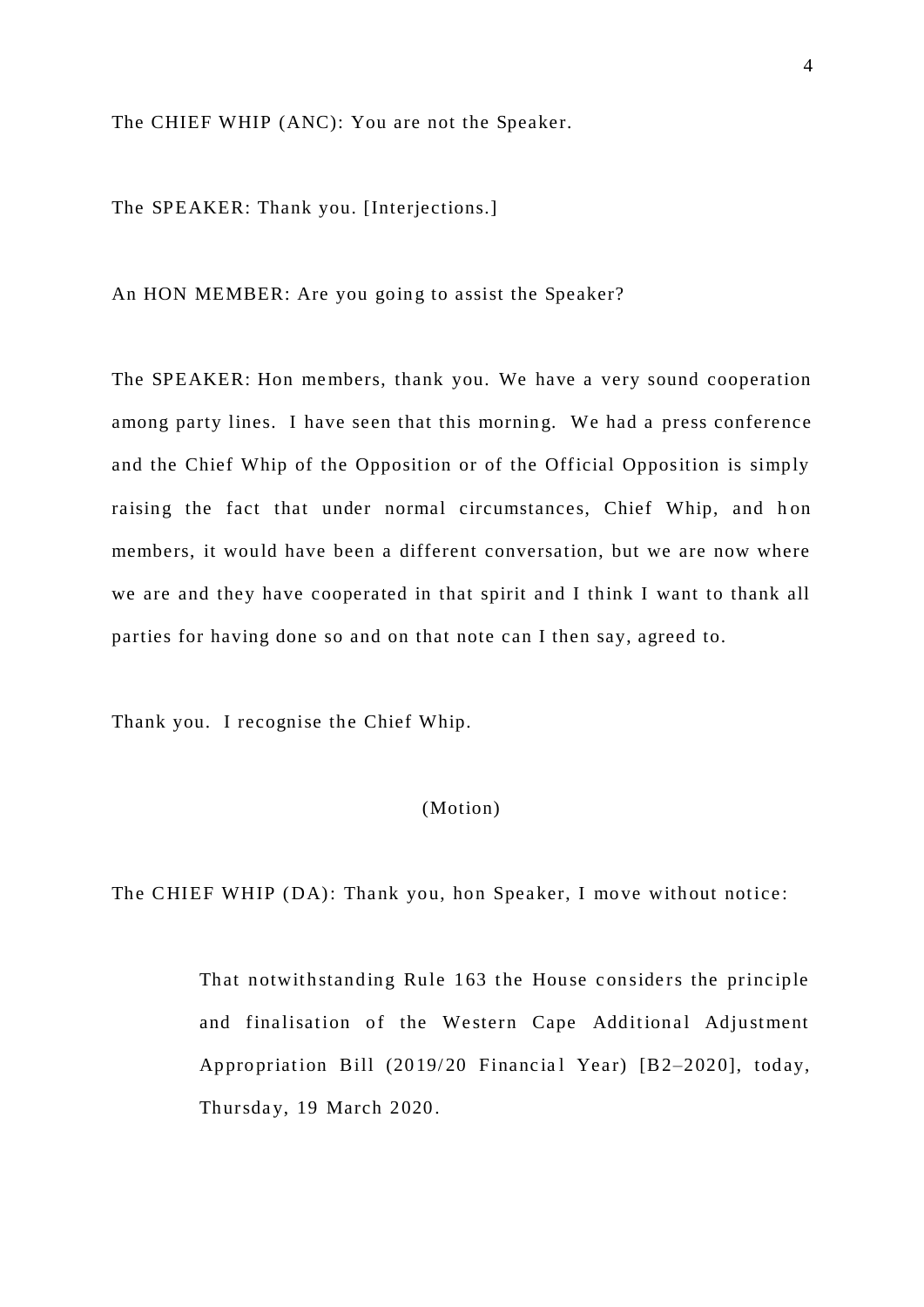The SPEAKER: Thank you, hon Chief Whip. Are there any objections? No objections? Agreed to.

I recognise the Chief Whip.

(Motion)

The CHIEF WHIP (DA): Thank you, hon Speaker, I move without notice:

That notwithstanding Rule 163 the House considers the principle and finalisation of the Western Cape Appropriation Bill [B3-2020], today, Thursday, 19 March 2020.

The SPEAKER: Thank you, hon Chief Whip. Are there any objections? No objections? Agreed to. I recognise the Chief Whip.

The CHIEF WHIP (DA): I am done, thank you, hon Speaker.

The SPEAKER: Alright. Hon members, the first Order of the Day, I rec ognise the Se cretary.

### **ORDERS OF THE DAY**

The SECRETARY: Consideration of principle of the Western Cape Additional Adjustment Appropriation Bill (2019/20 Financial Year)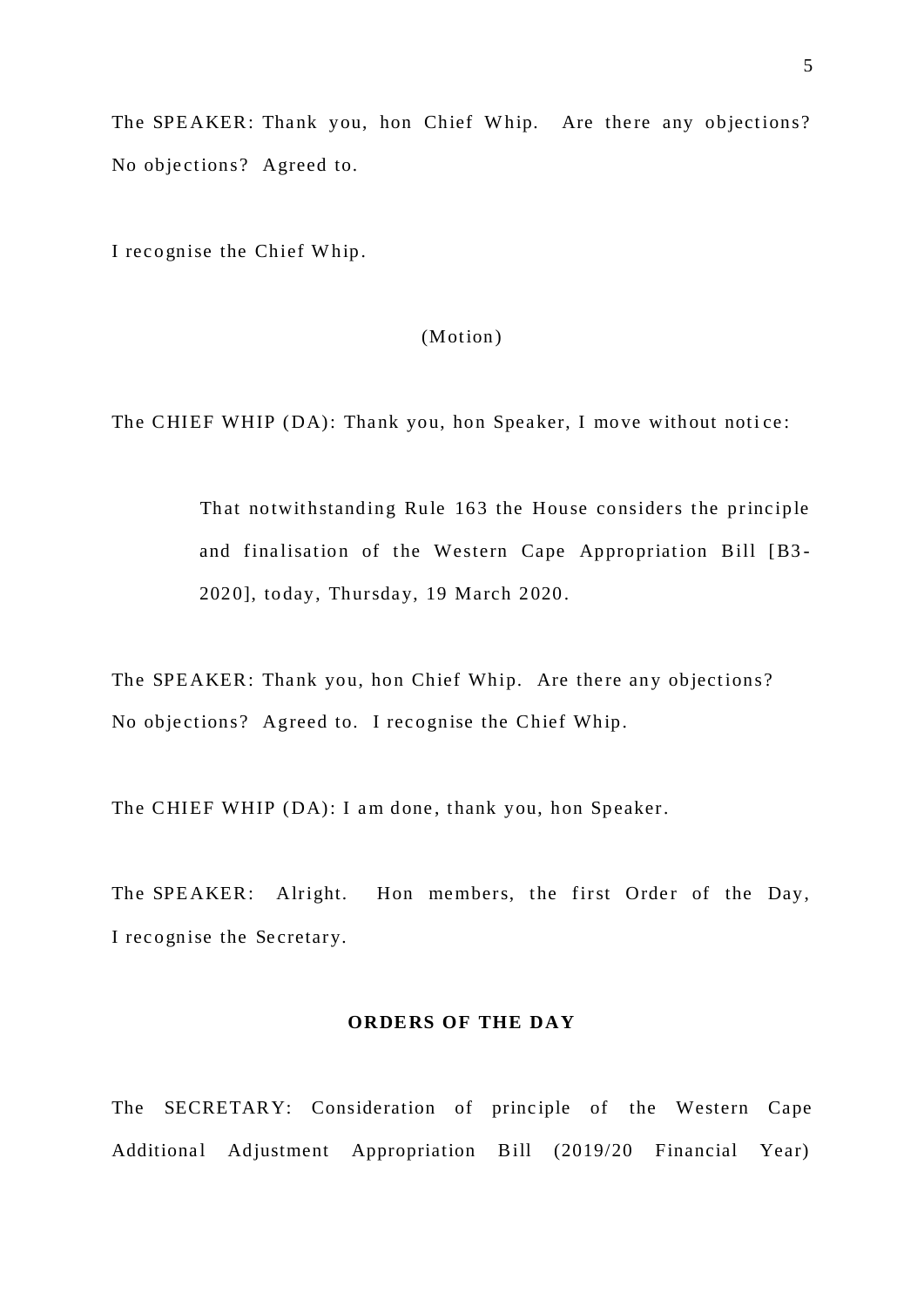The SPEAKER: Thank you Mr Secretary. As there is no speakers' list I now put the question: are there any objections to the approval of the principle of the Bill? [Interjections.]

I recognise the Chief Whip of the Opposition.

The CHIEF WHIP (ANC): Thank you, hon Speaker. The African National Congress has noted and in many ways raised its objections on the Budget itself. We have really felt that it will not be justice enough... [Interjection.]

Ms A P BANS: Come on! Sit down, sit down! You cannot [Inaudible.]

The SPEAKER: Order, hon me mbers. [Interjections.]

An HON MEMBER: One at a time.

The SPEAKER: Order! Hon Chief Whip Lekker, will you please take your seat.

The CHIEF WHIP (ANC): Thank you, hon Speaker.

The SPEAKER: I recognise the Deputy Chief Whip of the Major Opposition.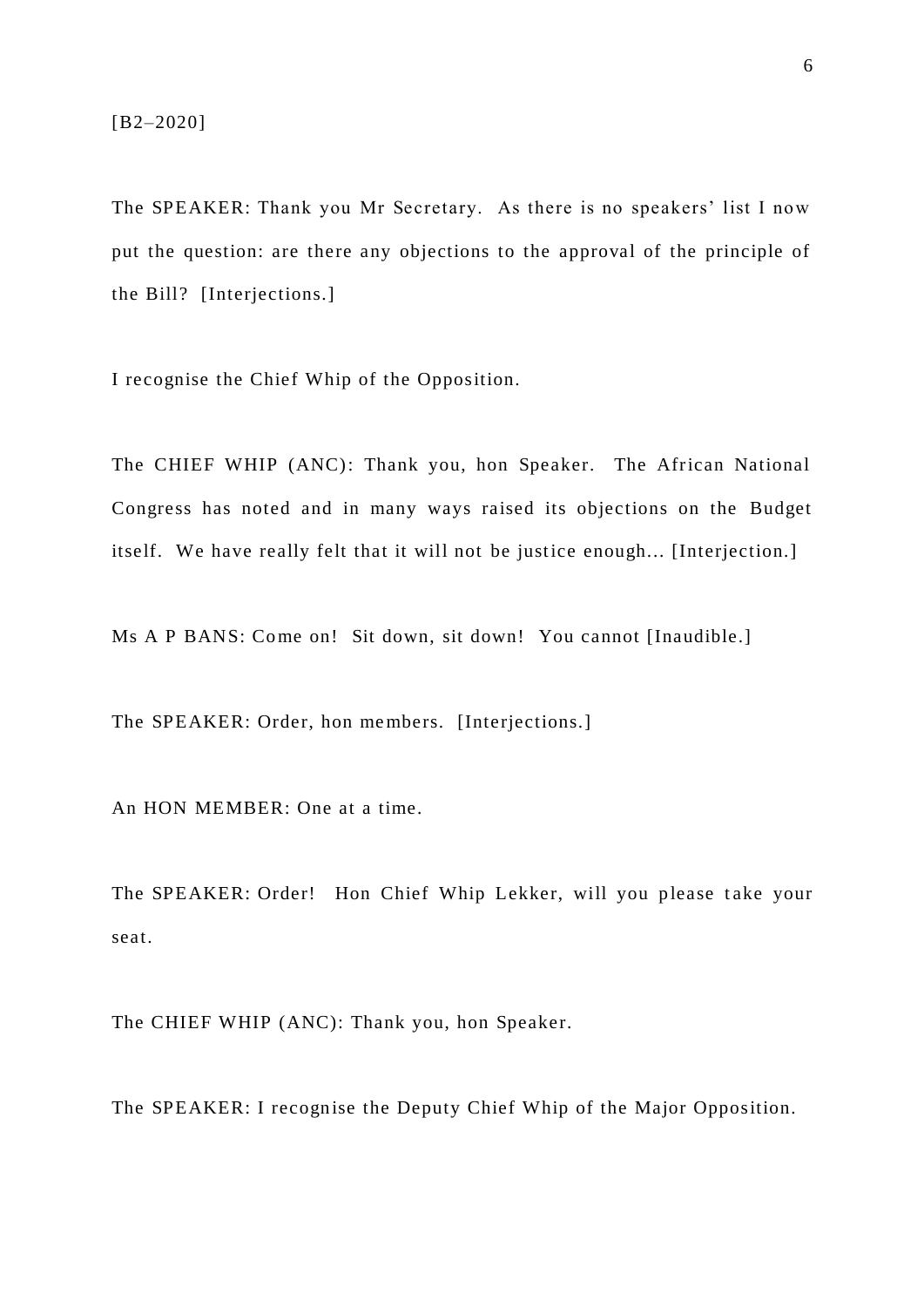The DEPUTY CHIEF WHIP (DA): Thank you, hon Speaker. Hon Speaker, I think we, as political parties, have agreed prior to this sitting that there will be no speakers, no speakers' list, no declarations from any political parties. It is disingenuous to now come into the House and unfair on all political parties represented in this House, to now have declarations by political parties. [Interjections.]

An HON MEMBER: That is why you must sit down.

†Mnr A P VAN DER WE STHUIZEN: Ons kan julle nie vertrou nie. [Tussenwerpsels.]

**[**Mr A P VAN DER WE STHUIZEN: We cannot trust you. [Interjections.]**]**

An HON MEMBER: The Speaker cannot do his job. [Inaudible.] [Interjections.]

Mr A P VAN DER WESTHUIZEN: We cannot trust them.

An HON MEMBER: That is the problem.

The SPEAKER: Thank you, thank you, honourable. [Interjections.] Hon members, thank you. Order! Thank you, hon member Mitchell. I think if we are going to have a debate it is going to go a gainst what we decided upon so I am just raising this in the spirit of our enga gements this morning. I will allow you, the Chief Whip of the Opposition and I hope that it will not n e gate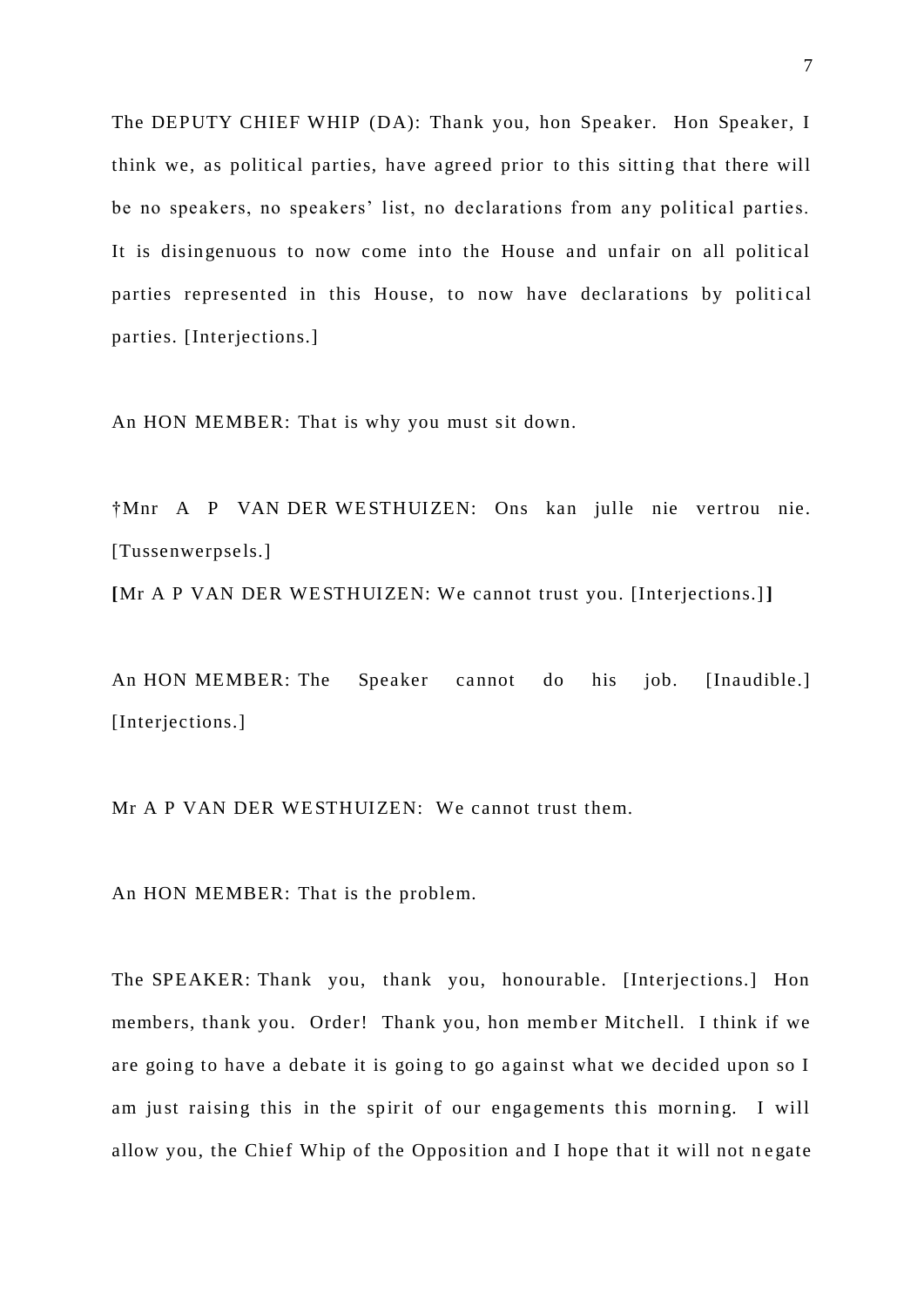and move away from the principle as we agreed this morning.

The CHIEF WHIP (ANC): Thank you, hon Speaker. I think listening is a skill. [Interjection.] There is only one thing that the African National Congress wants to put across, that we do not support the Budget.

The SPEAKER: Thank you, hon members. [Interjections.]

The CHIEF WHIP (ANC): Must I repeat that? [Inaudible.] Use ear -buds!

The SPEAKER: Thank you.

The DEPUTY CHIEF WHIP (DA): The question was not put.

The CHIEF WHIP (ANC): Use ear-buds!

The SPEAKER: Thank you.

The DEPUTY CHIEF WHIP (DA): No, the question was not put. The question was not put.

The SPEAKER: Thank you, hon members.

The CHIEF WHIP (ANC): We are happy to clear your ears!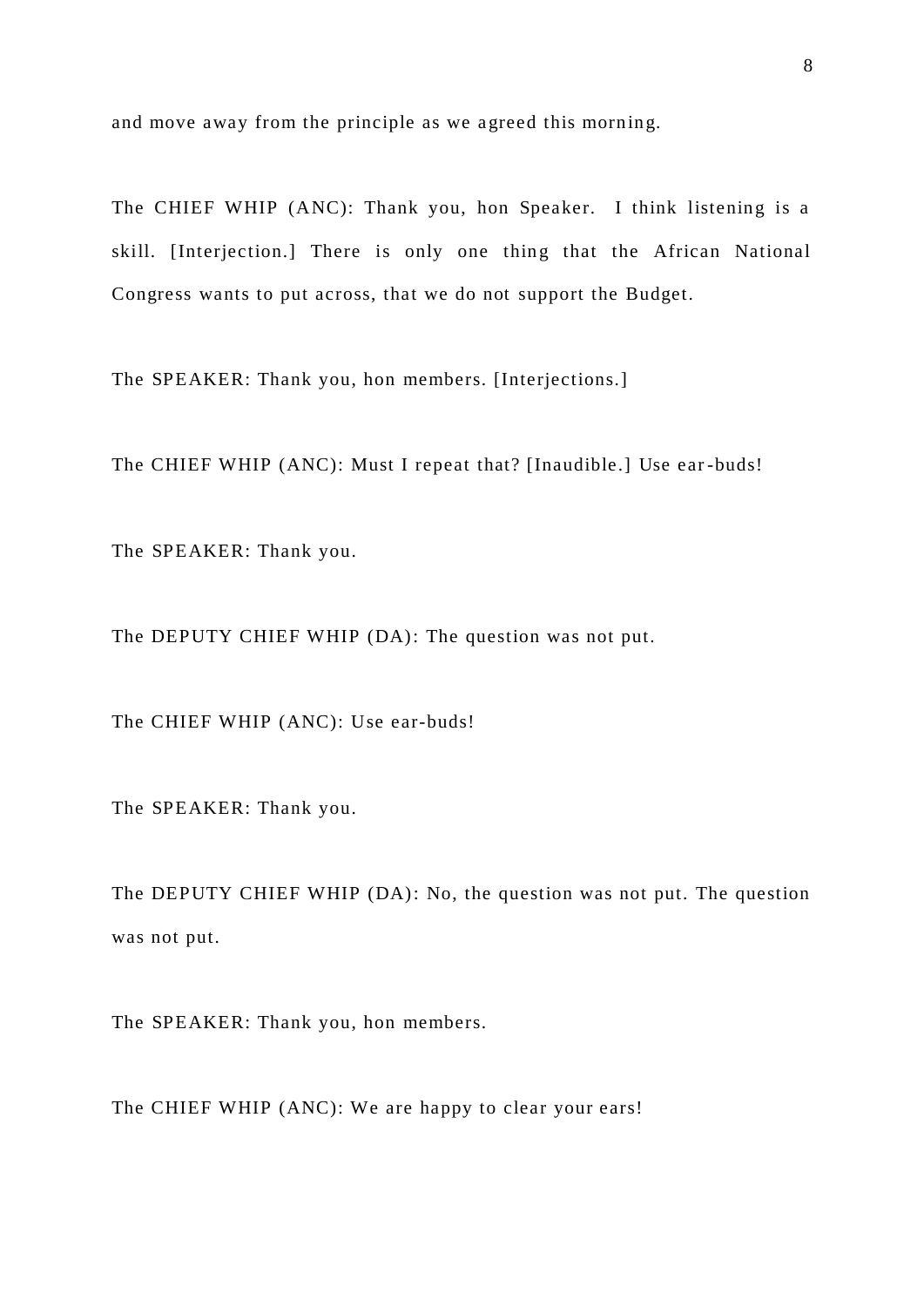The SPEAKER: We note the objection and the objection will be noted in the Order Paper. [Interjections.]

An HON MEMBER: This is not your House. [Interjections.]

The SPEAKER: Now the Secretary will read the Bill.

The SECRETARY: Western Cape Additional Adjustment Appropriation Bill (2019/20 Financial Year) [B2–2020]

The SPEAKER: Thank you, Mr Secretary. As there is no speakers' list, now I am going to proceed with that matter and go to the second Order, but the current matter is being carried through the objection of the ANC.

The CHIEF WHIP (ANC): Yes.

The SPEAKER: So the next matter, when I put it to a vote, I mean when I get to a point where I ask whether there are objections, it would be suffice if the ANC just – if you object, to just rise and say you object. It is fine.

May I then do the following, I now put the question that I put Vote  $8 -$ Human Settlements, are there any objections to Vote 8? [Interjections.] [ANC objects.]

Okay, I think the yeses have it. Are you objecting, Chief Whip?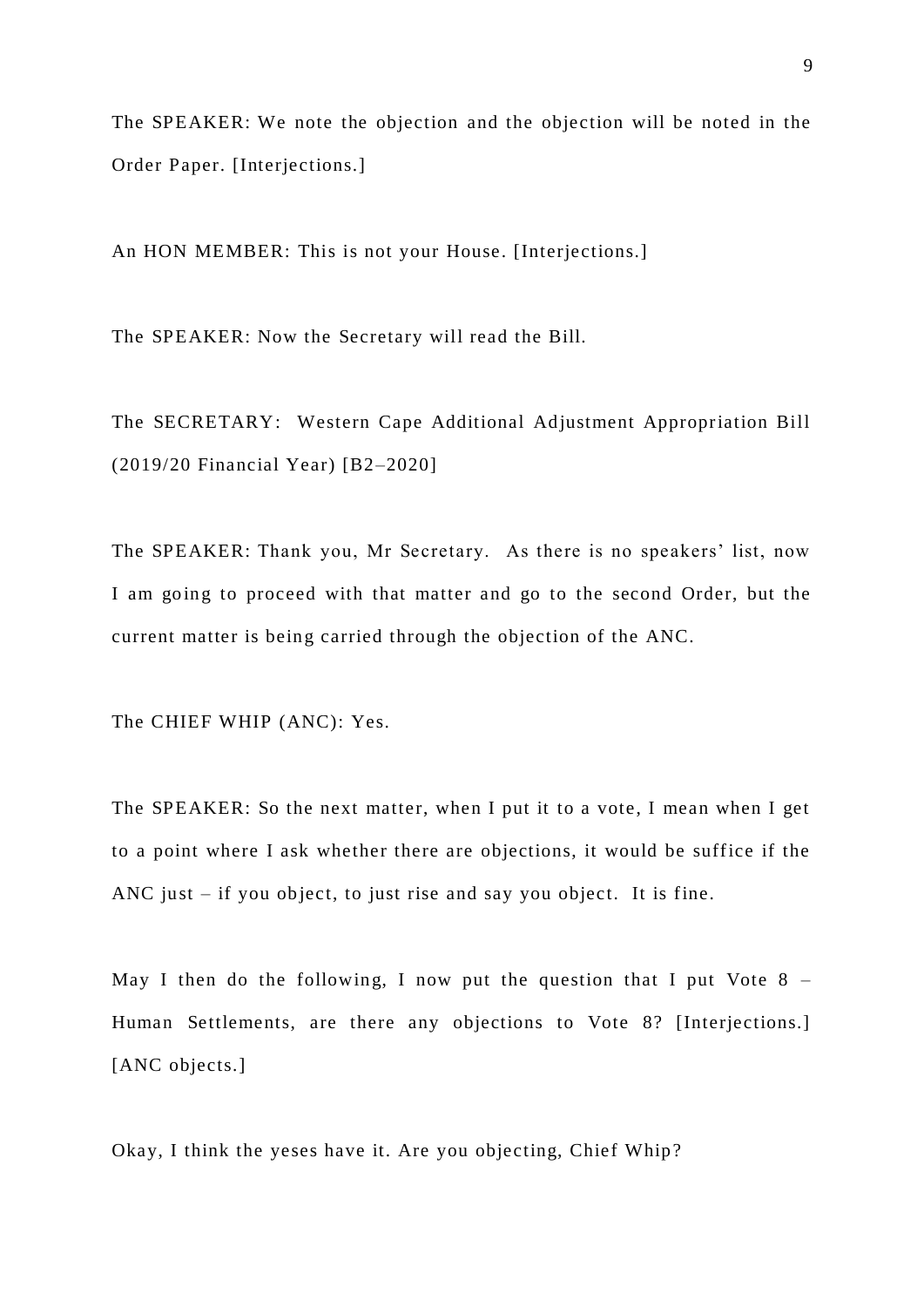An HON MEMBER: There is an objection, hon Speaker.

The CHIEF WHIP (ANC): Listening is a skill.

An HON MEMBER: The ANC is objecting. [Interjections.]

The CHIEF WHIP (ANC): I told you listening is a skill. [Interjections.]

The SPEAKER: Are you objecting, Chief Whip?

An HON MEMBER: Yes.

The SPEAKER: Okay, let me help the House. [Interjections.]

The CHIEF WHIP (DA): Hon Speaker, on a point of order, surely the noes have it. There are no objections?

The CHIEF WHIP (ANC): You said, are there any objections, and we said yes. [Interjections.]

HON MEMBERS: Yes, yes! [Interjections.]

The CHIEF WHIP (DA): No. [Interjections.] Surely the noes have it. [Laughter.] There is no objection. [Interjections.]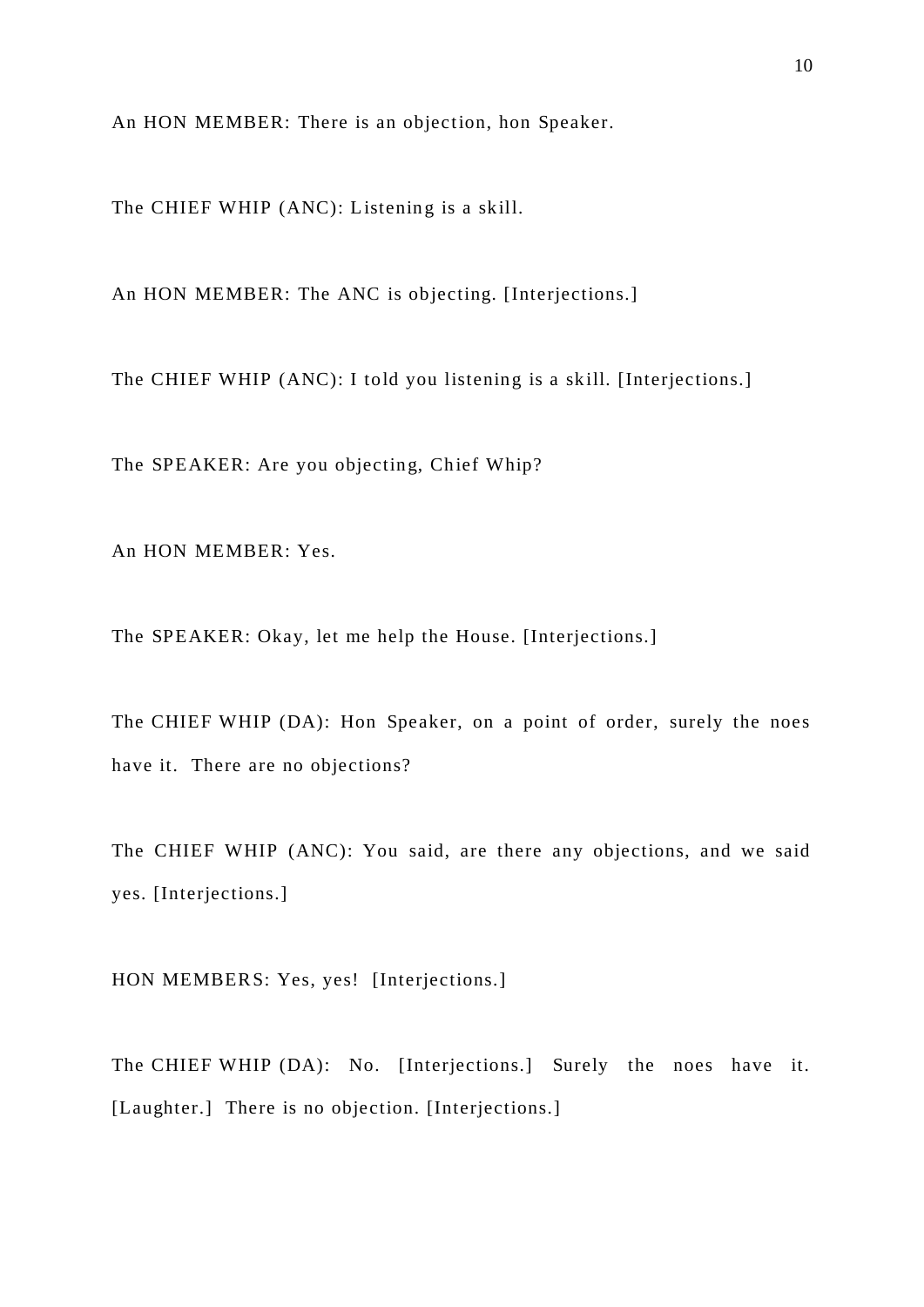The SPEAKER: Order! Order, hon members, order! The hon members, we are now dealing with the consideration of vote and schedule.

The DEPUTY CHIEF WHIP (DA): Yes.

The SPEAKER: And the Secretary read the second Order, which is – that is what we are busy with. Now because there is no speakers' list, I then put the question, wh ich I put Vote 8 – Human Settlements. Now I am asking whether there are any objections to Vote 8. [Interjections.]

HON MEMBERS: Yes, yes!

The SPEAKER: Okay, the yeses have it. [Interjections.]

HON MEMBERS: No, no!

The SPEAKER: The noes have it? [Applause.]

The CHIEF WHIP (DA): On a point of order, hon Speaker...

The SPEAKER: The noes have it?

The CHIEF WHIP (DA): The noes have it. [Interjections.]

The SPEAKER: I want to hear you properly. Who speaks the loudest? You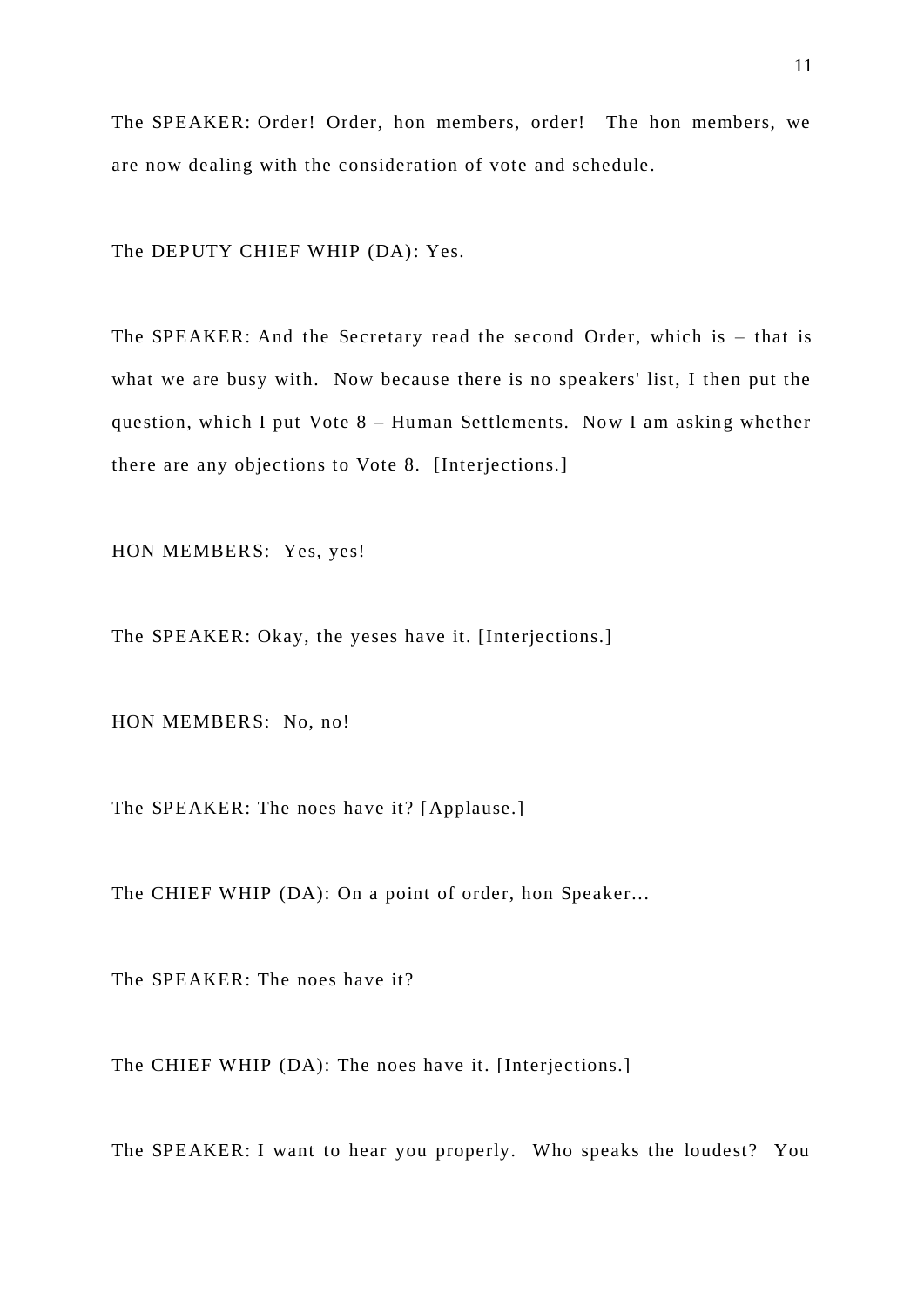must speak loud if you say no. [Interjections.]

The DEPUTY CHIEF WHIP (DA): No, no, it is not...

The SPEAKER: I want to hear, if you say no, I want to hear you loud enough. Okay, let me hear you again.

HON MEMBERS: No, no!

The SPEAKER: Okay, thank you. The noes have it. [Interjections.] The noes have it. Hon members, there is one Speaker. [Interjections.]

An HON MEMBER: Do try to tell the Speaker what to do, Chief Whip Wenger, you are busy telling the Speaker... [Interjections.]

The CHIEF WHIP (DA): Hon Speaker...

The SPEAKER: There is no division. The noes have it. Let us proceed. I just want... [Interjection.]

The CHIEF WHIP (DA): Just for clarity, what is the final outcome please?

HON MEMBER: Yes, yes!

The SPEAKER: The outcome is no. The noes have it, but what I do as the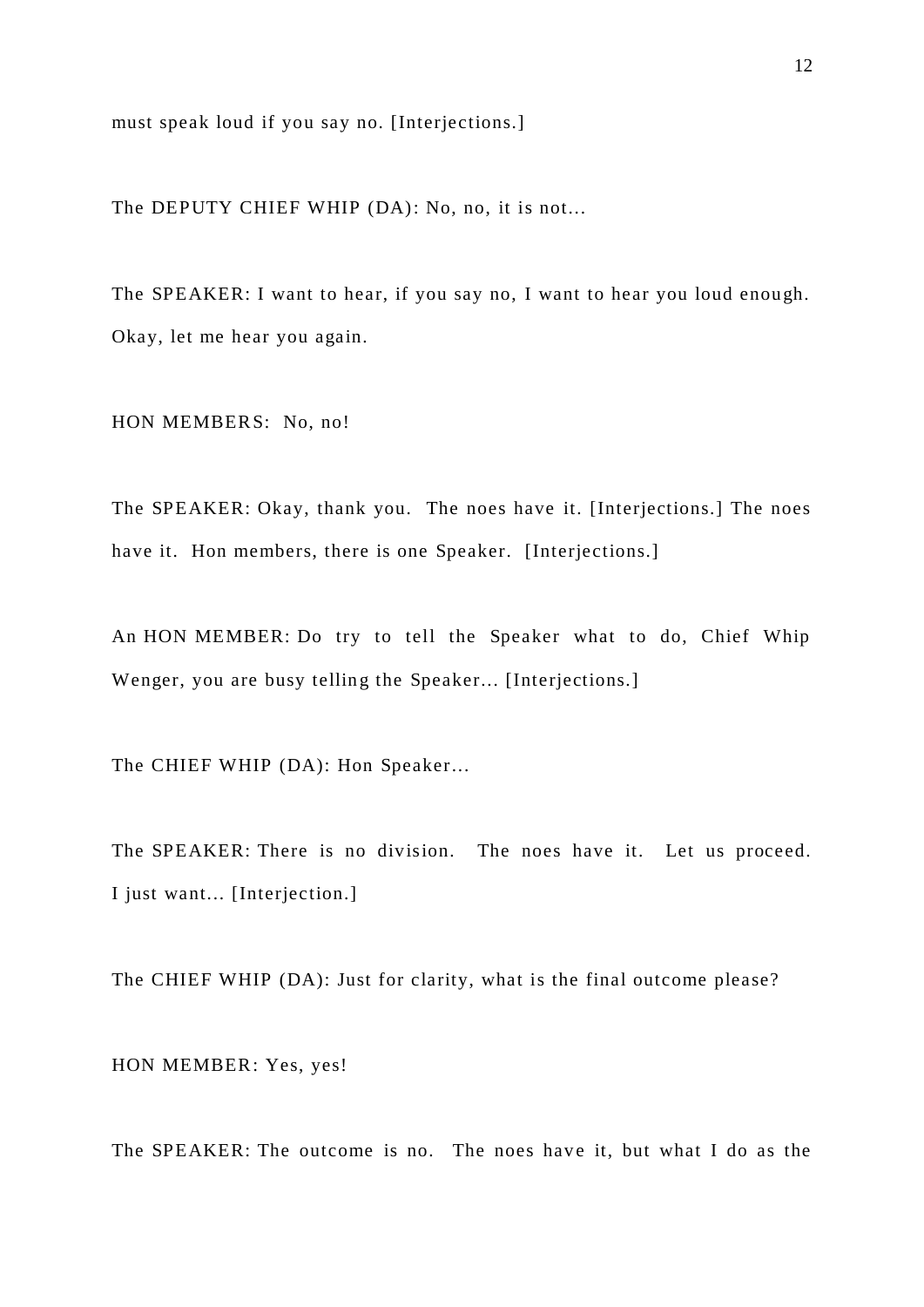Speaker... [Interjections.] Hon members, we can be out of here as soon as you want. What I have asked is whether there are any objections, so the yeses spoke louder than the noes, so I wanted to hear and then the yeses spoke less than the noes. So thank you, Chief Whip. Okay. [Interjections.]

Mr P J MARAIS: Hon Speaker, on a point of order.

The SPEAKER: Yes Sir.

Mr P J MARAIS: Can we let the yeses and the noes shout out separately. It is most confusing, because they shout " yes" and they shout " no" and they do not know why they are saying no or yes.

The SPEAKER: That has been now concluded. Thank you, hon member Marais. Order, hon members. [Interjections.] [Interjections.] Order, hon members! We are busy with the second Order and the noes have it and that concluded the decision on the vote.

I now put the schedule to the Bill. I now put the schedule to the Bill. Are we all in a greement? No, okay. No objections, because the noes had it, then we proceed.

I now put Clauses 1, 2 and 3 of the Bill. Remember the noes had it.

I now put the short title, the noes have it.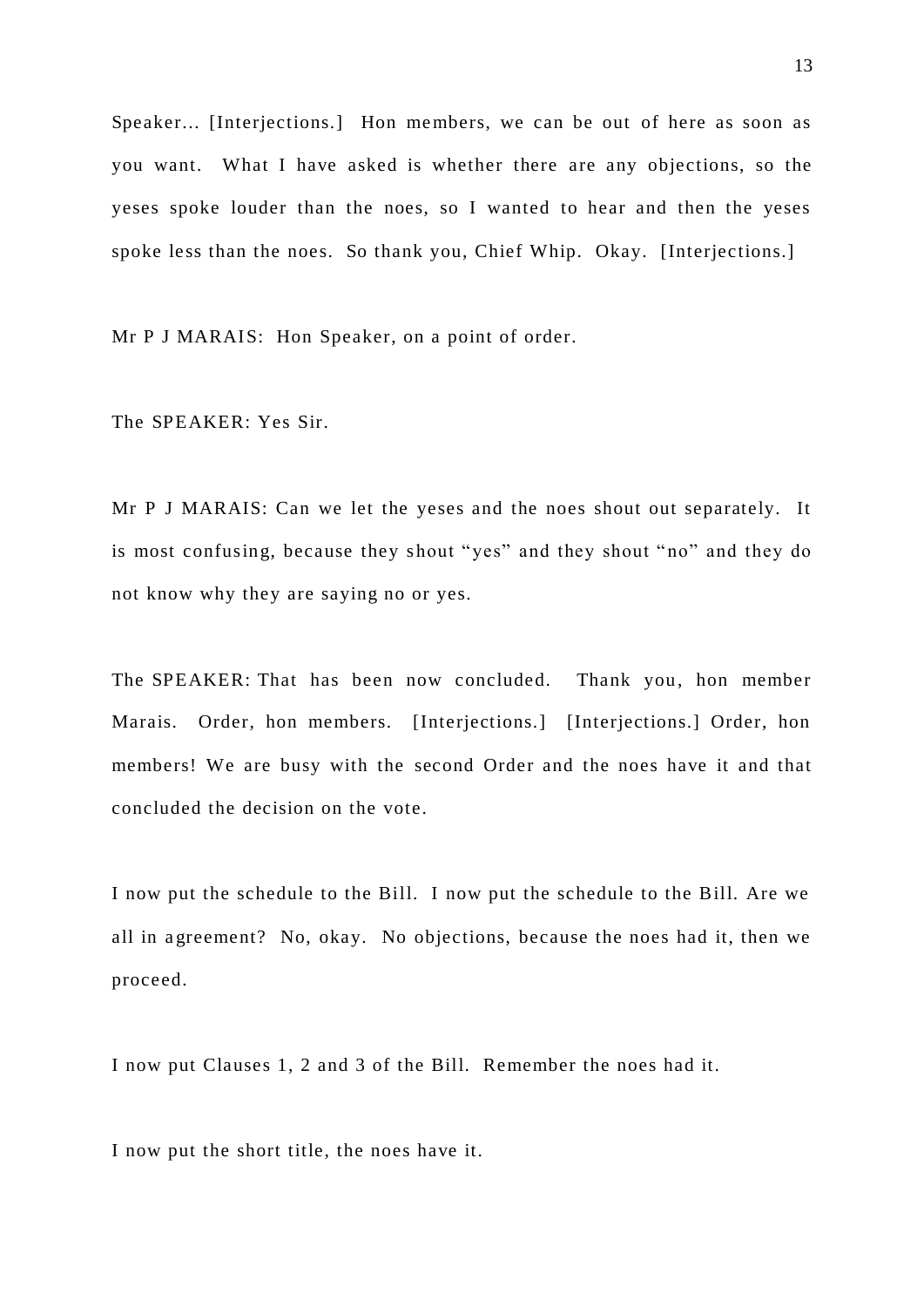Now the Vote, which is now in fact the Schedule closes and the Short Title have therefore been opposed and in that way we are now proceeding. It has therefore been agreed to.

The Secretary will read the third Order of the Day.

The SECRETARY: Finalisation of the Western Cape Additional Adjustment Appropriation Bill (2019/20 Financial Year) [B2 –2020]

The SPEAKER: Hon members, there are no speakers' list. I now put the question, are there any objections to the Bill being finalised? [Interjections.]

HON MEMBERS: No, no. [Interjections.]

An HON MEMBER: Yes, you are practising now.

The SPEAKER: The noes have it.

An HON MEMBER: Are you sure? [Interjections.]

The SPEAKER: Yes, I think the sound was too much for the noes.

The CHIEF WHIP (ANC): There is a sense of improvement. [Interjections.]

The LEADER OF THE OFFICIAL OPPOSITION: We will moderate, we will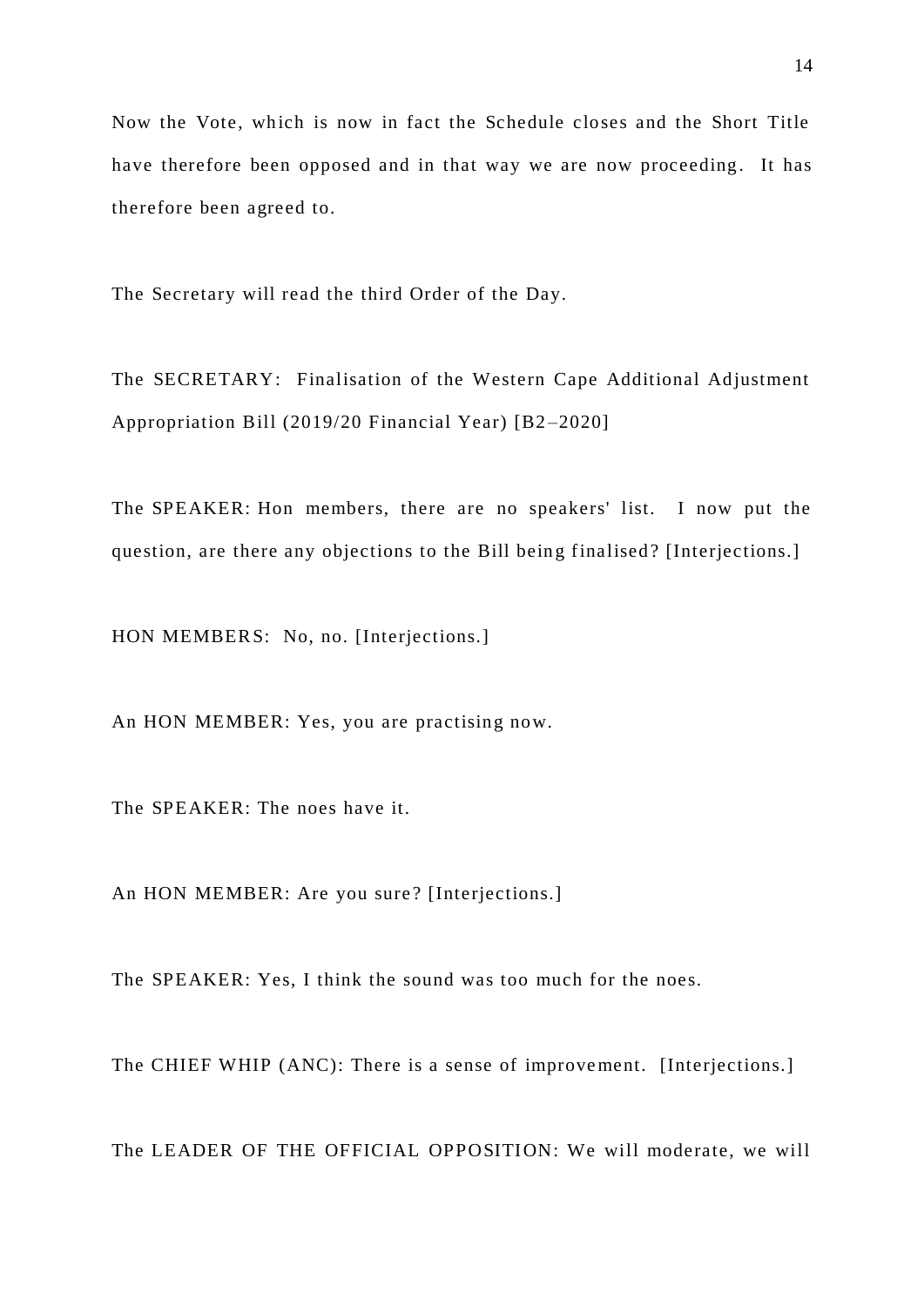moderate our voices.

The SPEAKER: The Secretary will read the Bill.

The SECRETARY: Western Cape Additional Adjustment Appropriation Bill (2019/20 Financial Year)

The SPEAKER: Hon members, the Bill will be sent to the Premier for assent. [Applause.]

Hon members, the Secretary will read the fourth Order. [Interjections.]

The DEPUTY CHIEF WHIP (DA): Give them voting and vote money!

Ms A P BANS: Our Chief Whip must get [Inaudible.]

The SPEAKER: Order!

The SECRETARY: Consideration of the principle of the Western C ape Appropriation Bill [B3 – 2020]

The SPEAKER: Hon members, as there is no speakers' list I now put the question, are there any objections to the approval of the principle of the Bill? [ANC objects.]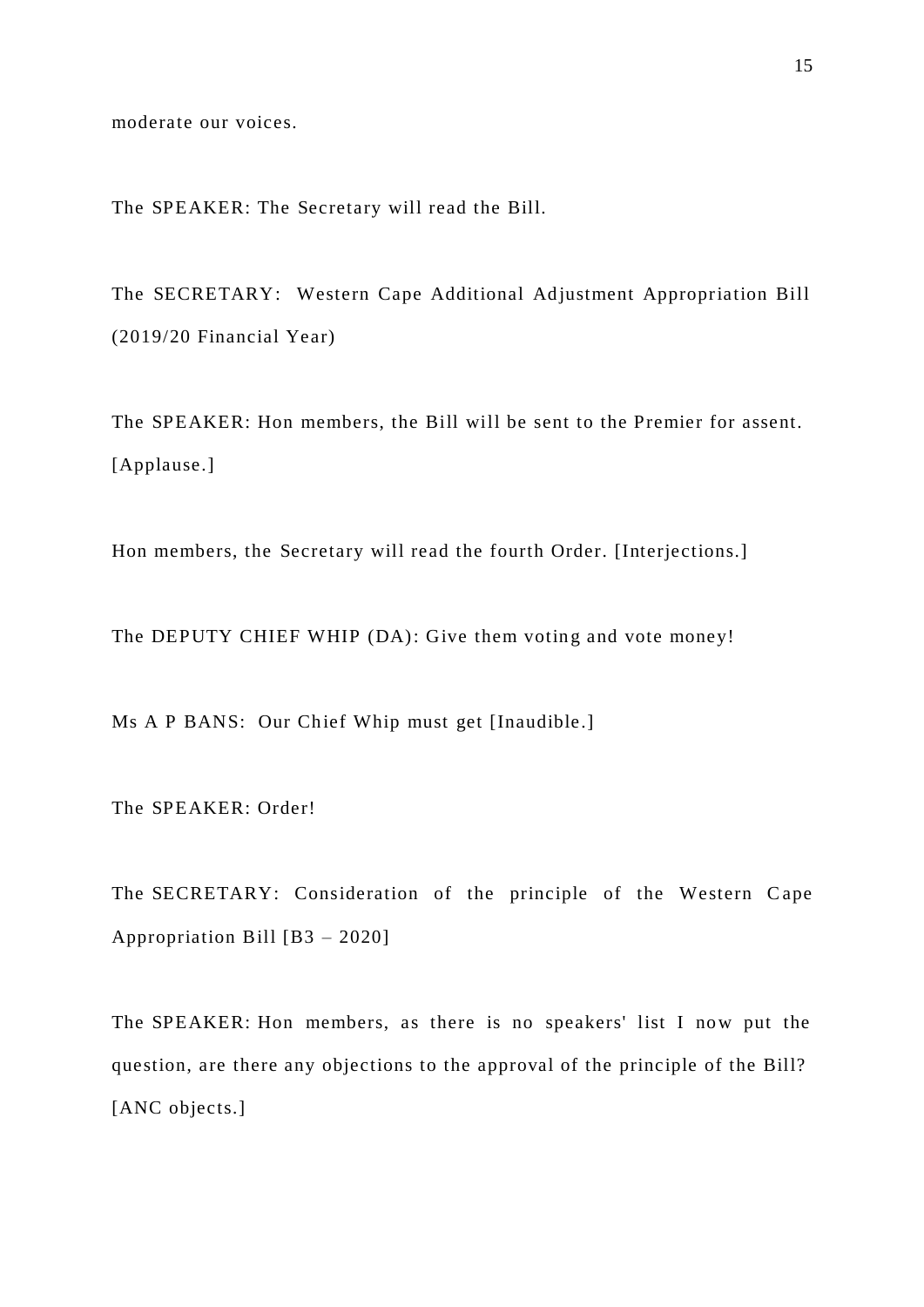Thank you, hon members. I recognise the objection by the ANC but the Bill has been carried. Agreed to.

The Secretary will read the Bill.

The SECRETARY: Western Cape Appropriation Bill.

The SPEAKER: Thank you, Mr Secretary. The House will now deal with the separate votes and that is the fifth Order. Mr Secretary, Vote 10.

The SECRETARY: Vote 10 – Transport and Public Works – *Western Cape Appropriation Bill* [B3 – 2020].

The SPEAKER: Hon me mbers, there is no speakers' list. I now put the question that the Vote be agreed to. Any objections? [Inte rjections.] [ANC objects.]

Thank you, hon members, I can say now that the yeses have it.

An HON MEMBER: Oh, the yeses? [Interjections.]

The CHIEF WHIP (DA): No-no, hon Speaker.

The SPEAKER: The noes have it.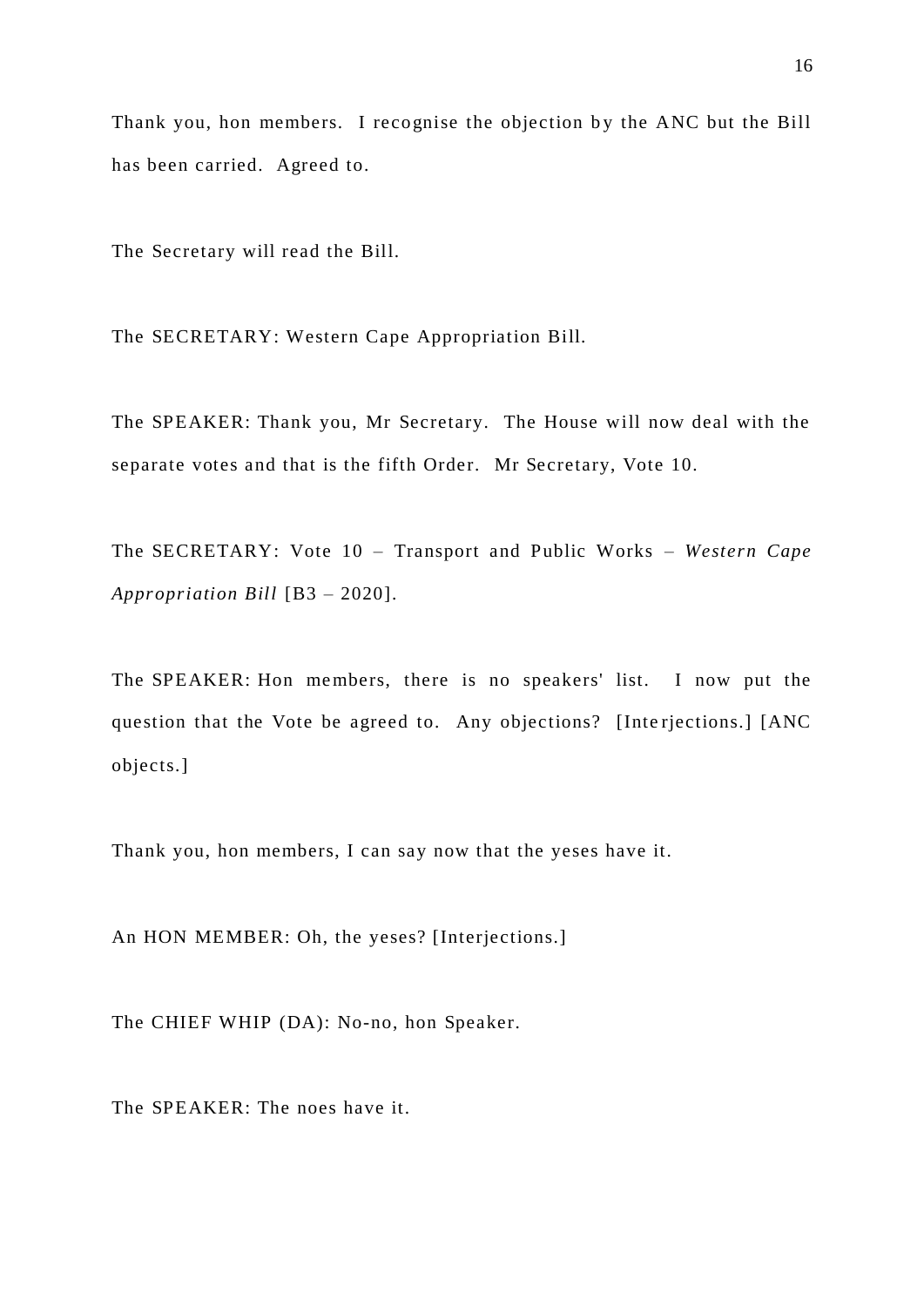The SPEAKER: The noes have it.

The CHIEF WHIP (DA): No, hon Speaker, on a point of order [Interjections.] I would like to call for a division.

The SPEAKER: Please take your seat, hon Chief Whip. The question that I put, I want to hear the noes clearly. I cannot a ssume. I am sitting here as the Chair, so I can assure you if I ask the second question I will hear better. I put the question: are there any objections to the Vote? In fact I now put the question that the Vote be agreed to. Are there any objections? [Interjections.]

Okay. Chief Whip of the Opposition?

The CHIEF WHIP (ANC): Thank you, hon Speaker. You know, we are in a democratic society.

The SPEAKER: Yes.

The CHIEF WHIP (ANC): And as such we must behave like that. Now here there is a question put to the House because others are not alert and when a decision is be ing made it seems as if there is an attempt to bully a decision that has been made. It is not our fault that members, when they are supposed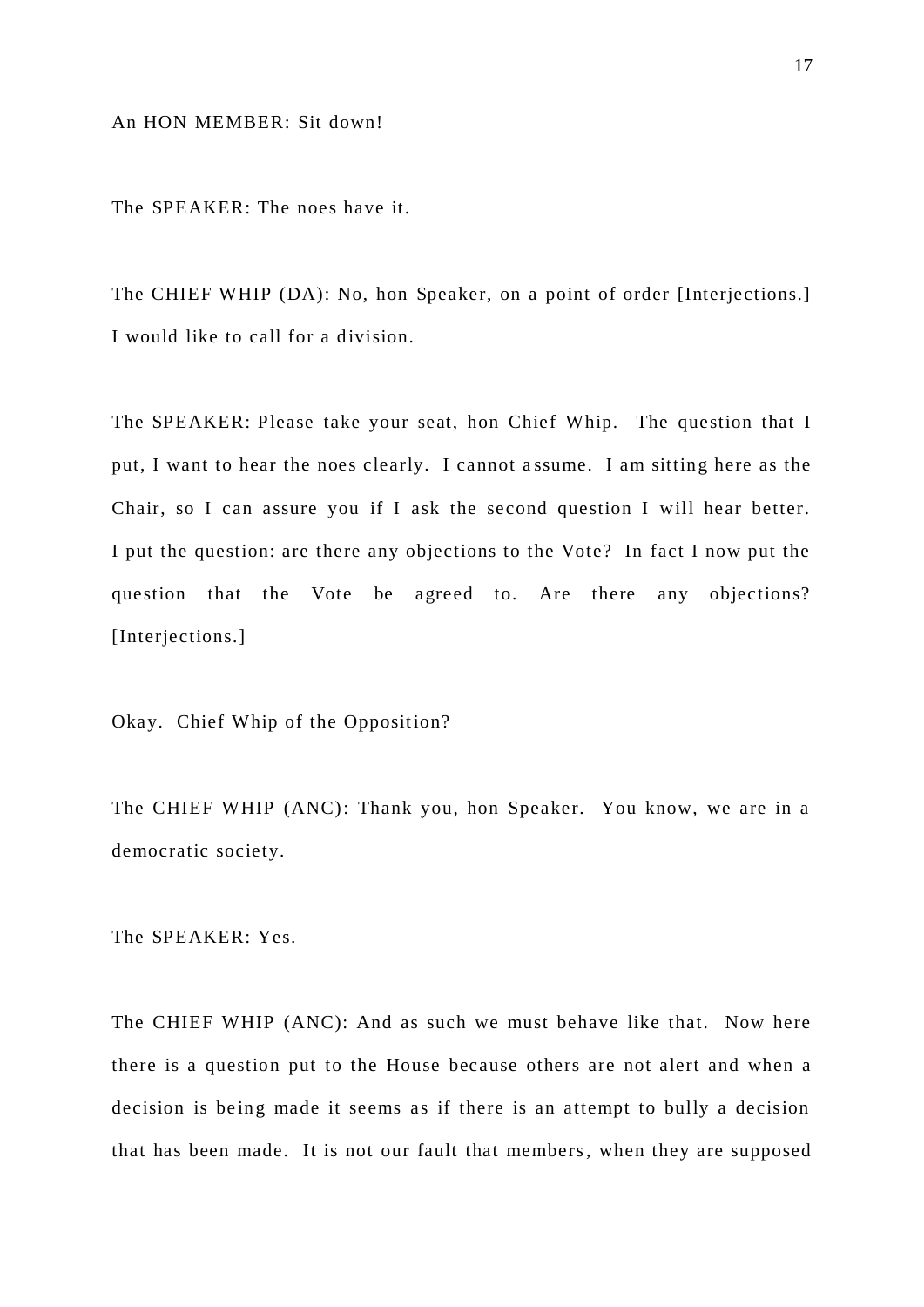to echo their policy position, decide to be relaxed and keep quiet and so, Chairperson, or hon Speaker, I want to bring it to your attention that what is happening now here is unfair and we want to place it on the record. We cannot be bullied.

The SPEAKER: Noted, Chief Whip of the Opposition.

The CHIEF WHIP (DA): Hon Speaker...

The SPEAKER: Yes, Chief Whip.

The CHIEF WHIP (DA): Thank you, in the interest of democracy then I would like to call for a division. [Interjections.]

The SPEAKER: Chief Whip...

The CHIEF WHIP (ANC): Just get ad vice from the Table.

The SPEAKER: The division may be called but in this case I am not granting it. [Interjections.]

Mr A P VAN DER WESTHUIZEN: Thank you.

The LEADER OF THE OFFICIAL OPPOSITION: Thank you.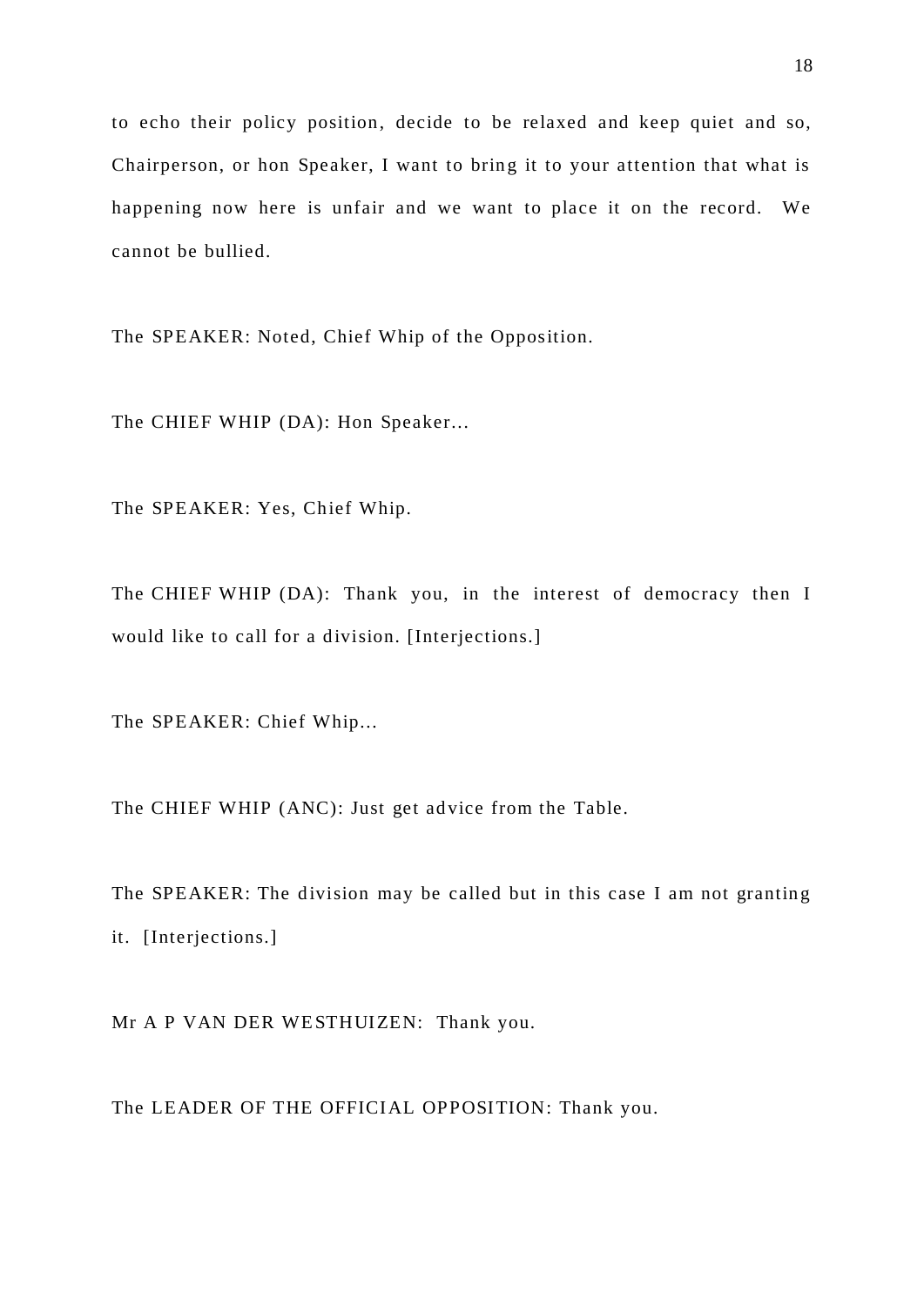The SPEAKER: Let us proceed. What I am asking now, I am putting the question again for the last time. [Interjections.] Hon members, this morning – can I please, hon members, there is one Speaker here. The Chief Whip has asked a question and I say no, but what I am asking is that let us just cooperate, so I am going to put the question a gain, I am going to put the question again to the House and the question that I put is on Vote 10, and I ask whether there are any objections? [Interjections.] [ANC objects.]

Then there are no objections. Agreed to. [Interjections.]

The CHIEF WHIP (ANC): There is an objection.

The SPEAKER: The Secretary – I note the objection by the ANC.

The CHIEF WHIP (ANC): Yes.

The SPEAKER: Is there any other party? No? So I note the objection by the ANC and then we are moving, is that fine, Chief Whips and hon members?

An HON MEMBER: Yes.

The SPEAKER: Alright, thank you. I wish we were all in the meeting this morning.

An HON MEMBER: I was not. [Interjections.]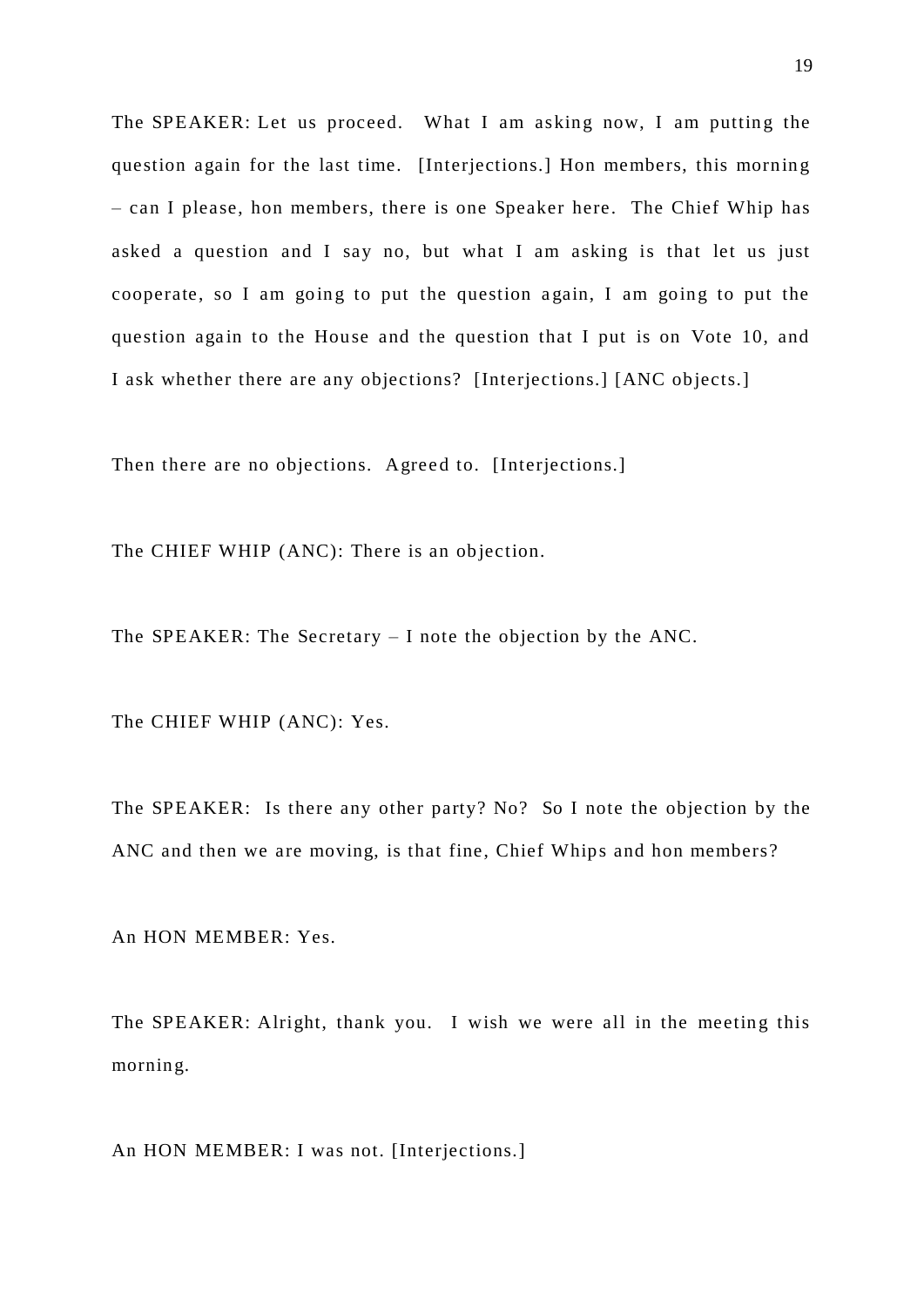The SPEAKER: Thank you, thank you. That concludes this vote. The Secretary will now read the sixth Order. [Interjections.] Is that a point of order, hon member Mvimbi?

Mr L L MVIMBI: On a point of order, hon Speaker, it is actually a gainst the spirit of what we have agreed to this morning as lea ders, that I am actually going to speak, but I am actually forced that I must raise this matter, because at first on this vote, especially on Vote 10, when you raise whether there are any objections, actually the voices that said the loudest were those that said " $ves$ ".

The DEPUTY CHIEF WHIP (DA): That is not a point of order.

The CHIEF WHIP (ANC): Uh-uh, no! [Interjections.]

The SPEAKER: Let us allow hon member Mvimbi.

The CHIEF WHIP (ANC): You were sleeping here when the question was posed.

The SPEAKER: Order! Please proceed, hon member Mvimbi.

The CHIEF WHIP (ANC): You were sleeping when the question was posed.

Mr L L MVIMBI: Now on a point of procedure then, that means that that was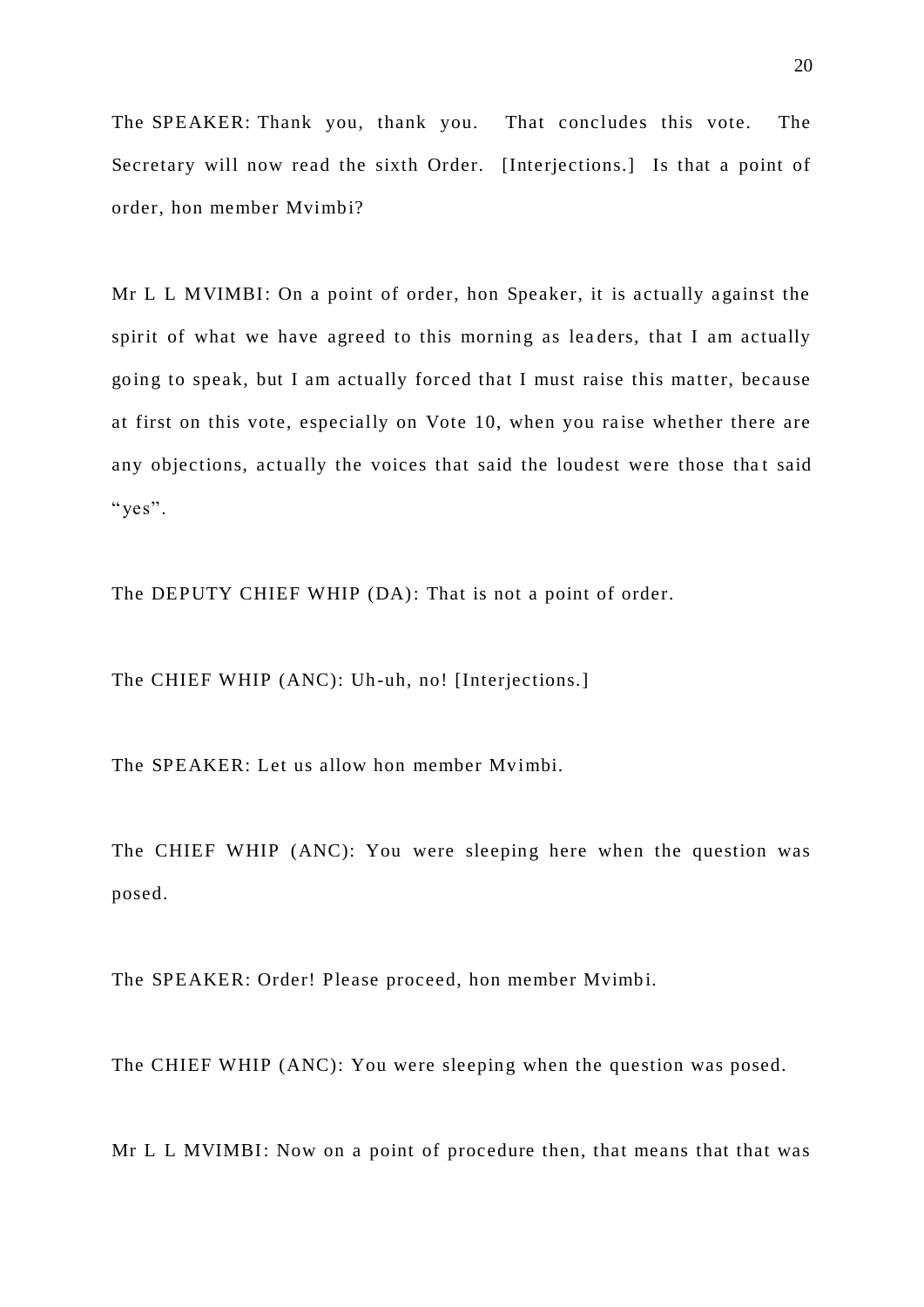carried... [Inaudible.]

The DEPUTY CHIEF WHIP (DA): No.

An HON MEMBER: Yes.

The SPEAKER: No-no, order, hon members. Let us allow hon member Mvimbi. Please proceed.

Mr L L MVIMBI: So that means that that was carried. So now if that was carried I do not know whether it was procedural again within the same meeting that we must turn back again in order to reverse what has already been agreed.

The SPEAKER: Thank you, hon member Mvimbi. Let me for the purposes... [Interjections.] Thank you. Hon members, in terms of the Rules, if the Speaker has not said it has been carried, it has not been carried.

An HON MEMBER: Exactly! [Interjections.]

The SPEAKER: But what I did, what I did, I am trying to – hon me mbers, I am trying to respond to hon me mber Mvimbi who put the question to me. What I did was to speak on the principle because I put the question, to understand whether what is the loudest between the yeses and the noes. So I had to bring the attention of the members, and remember we are dealing with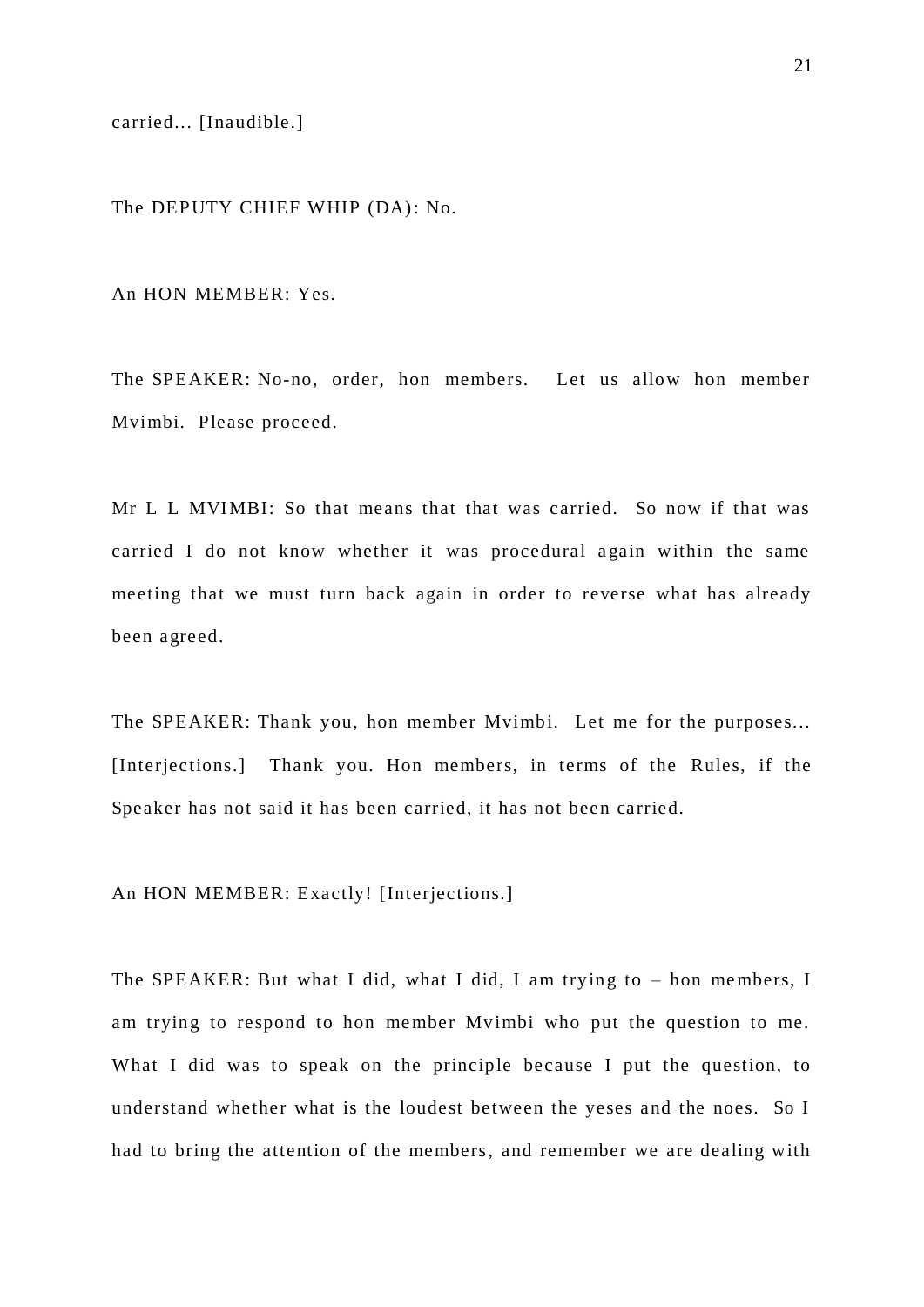many votes, so I need to make sure that everybody – all the members understand where we are. So I hope that next time when a mistake confronts your party or yourself we can also do the same. Can we proceed?

Thank you, hon members. It is now Vote 1*.* I mean the next order is the sixth Order of the Day, and the Secretary will read Vote 1.

The SECRETARY: Vote 1 – Premier – *Western Cape Appropriation Bill*  $[B3 - 2020]$ .

The SPEAKER: Hon members, as there is no speakers' list, I now put the question that the vote be agreed to. Are there any objections? [Interjections.]

The LEADER OF THE OFFICIAL OPPOSITION: Yes.

The SPEAKER: Are there any objections? [Interjections.] [ANC objects.]

The noes have it. That concludes the decision on the vote. Then the vote is carried. The Secretary will now read the seventh Order.

The SECRETARY: Vote 6 – Health – *Western Cape Appropriation Bill* [B3 – 2020].

The SPEAKER: Thank you Mr Secretary. As there is no speakers' list, I now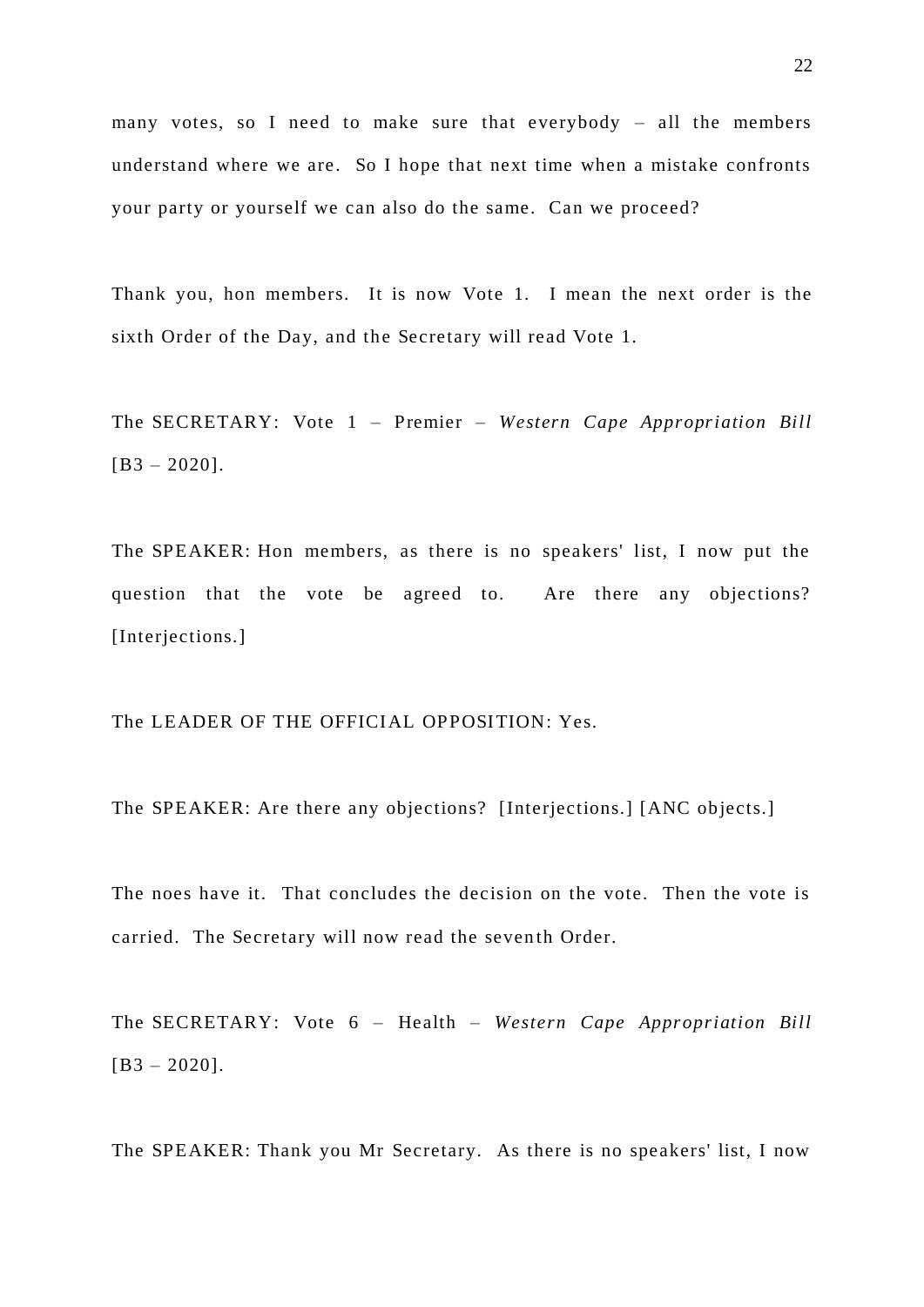put the question that the vote be agreed to. Are there any objections? [Interjections.] [ANC objects.]

Hon members, the noes again; the noes again have it and that then suggests that the vote has been carried, and that concludes the decision on this vote. Now the next Order, Secretary, the eighth Order?

The SECRETARY: Vote 11 – Agriculture – *Western Cape Appropriation Bill*  $[B3 - 2020]$ .

The SPEAKER: Hon me mbers, order! As there is no speakers' list, I now put the question that the vote be agreed to. Are there any objections? [Interjections.] [ANC objects.]

No objections? That concludes the decision on the vote and the vote is carried.

Mr Secretary, the ninth Order. [Interjections.] I noted that there are no objections.

The CHIEF WHIP (ANC): There is a minority.

The LEADER OF THE OFFICIAL OPPOSITION: There was an objection.

The SPEAKER: One objection.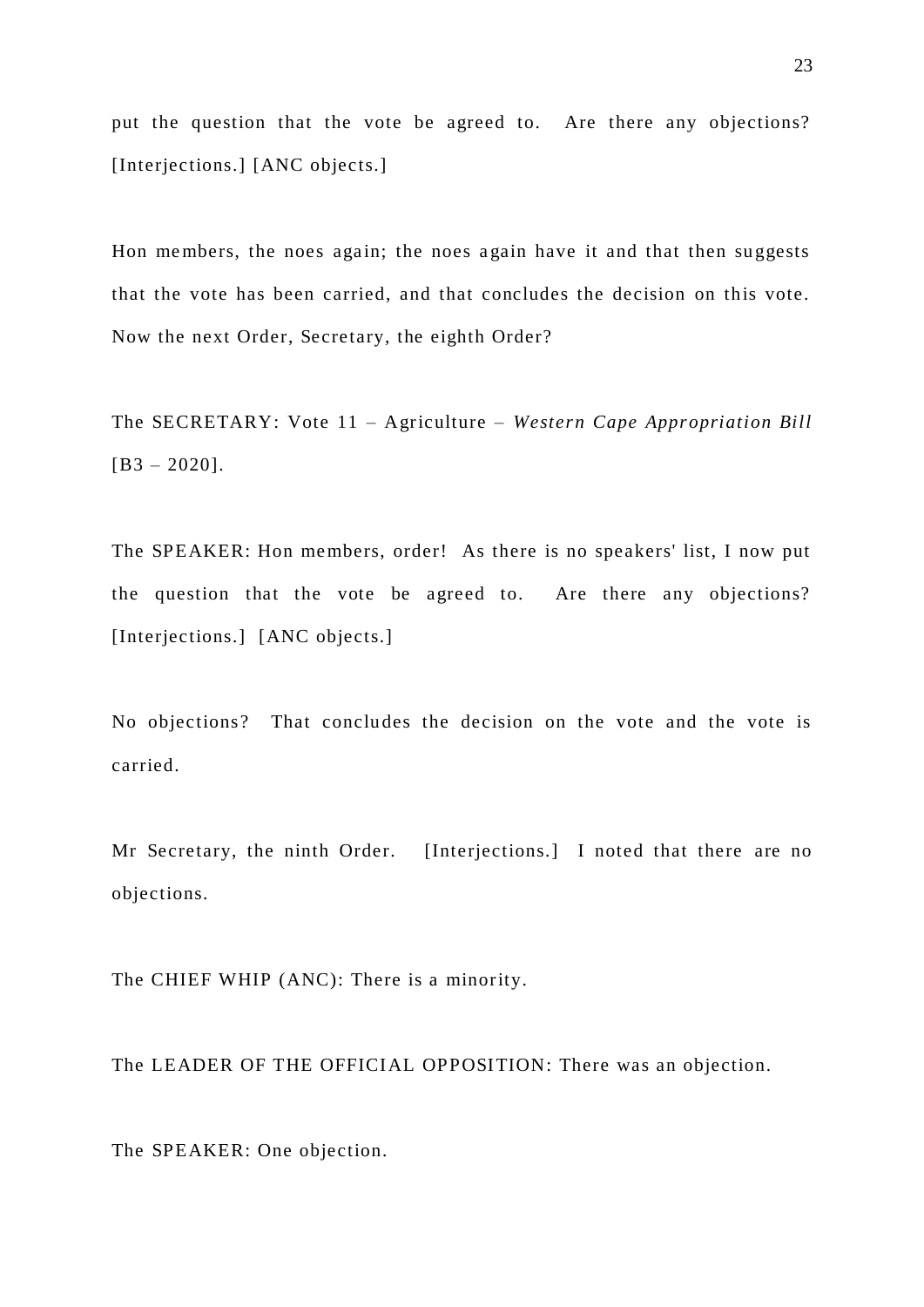An HON MEMBER: Rule 90. [Laughter.]

The CHIEF WHIP (ANC): From the ANC.

The SPEAKER: One objection noted from the ANC.

An HON MEMBER: The objections are noted.

The SPEAKER: Ja, if we hear the objection loud enough we will record it. Hon, the Leader of the Opposition, thank you. Mr Secretary, thank you, Sir.

The SECRETARY: Vote 9 – Environmental Affairs and Development Planning – *Western Cape Appropriation Bill* [B3 – 2020].

The SPEAKER: Thank you, Mr Secretary. There is no speakers' list, hon members. I now put the question that the vote be agreed to. Are there any objections? [Interjections.] [ANC objects.]

I can hear the noes have it and therefore that concludes the decision and the vote is carried. Can we go to the next Order, the tenth Order, Mr Secretary?

The SECRETARY: Vote 7 – Social Development – *Western Cape Appropriation Bill* [B3 – 2020].

The SPEAKER: Thank you, Mr Secretary. As there is no speakers' list, hon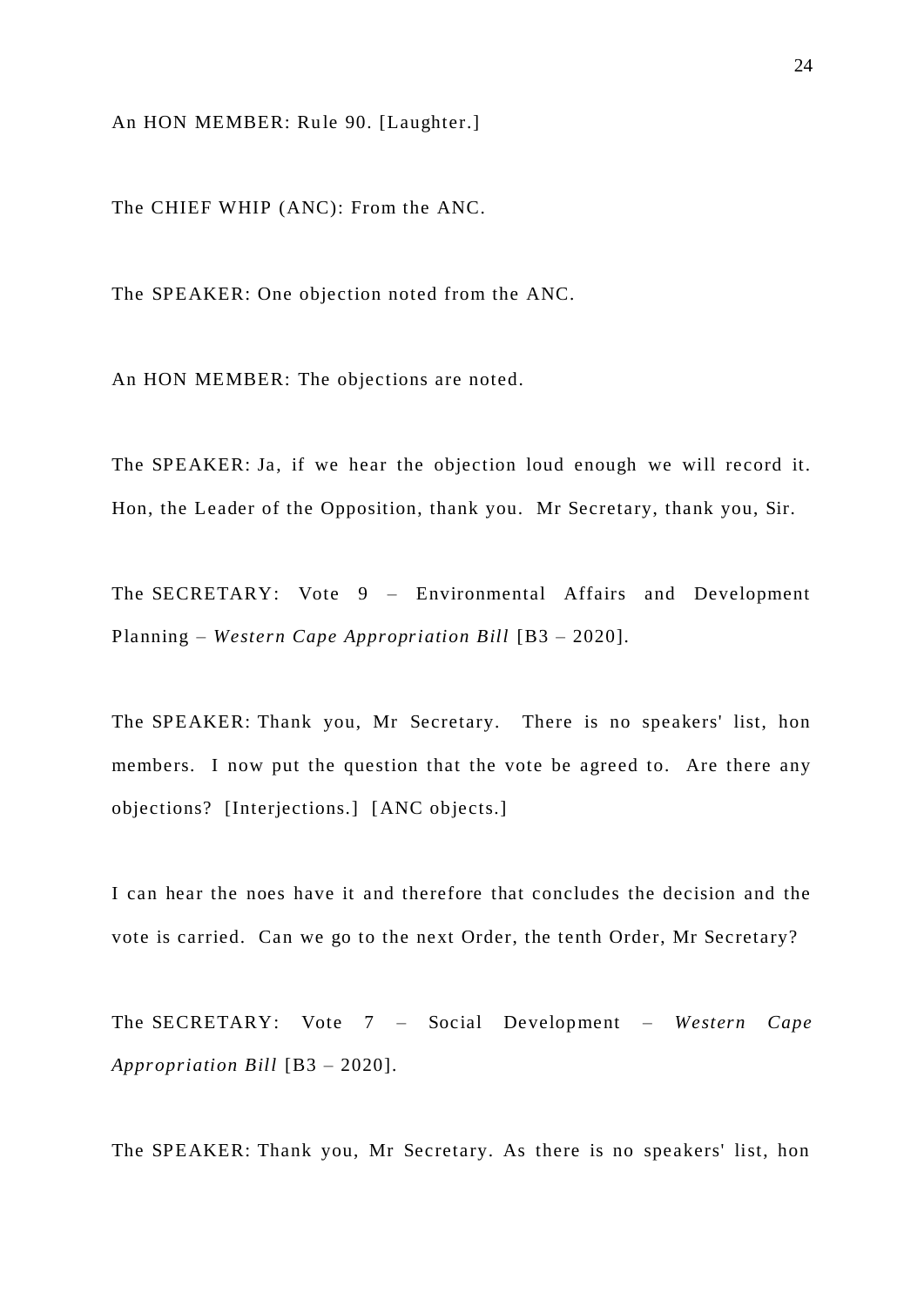members, I now put the question that the vote be agreed to. Are there any objections? [Interjections.] [ANC objects.]

I must say I have heard the loudest voices that I did not know that you can... I did not know that the noes have the loudest of the voices. That concludes the decision on the vote. The noes have it. The 11 th Order, hon members.

The SECRETARY: Vote 8 – Human Settlements – *Western Cape Appropriation Bill* [B3 – 2020].

The SPEAKER: Hon members, as there is no speakers' list, I now put the question that the vote be agre ed to. Any objections? [Interjections.] [ANC objects.]

Thank you, hon members, the noes have it. The vote has been carried. Mr Secretary, the 12th Order.

The SECRETARY: Vote 5 – Education – *Western Cape Appropriation Bill* [B3 – 2020].

The SPEAKER: Hon members, as there is no speakers' list, I now put the question that the vote be agreed to. Are there any objections? [Interjections.] [ANC objects.]

The noes have it. The vote has been carried. That concludes the decision on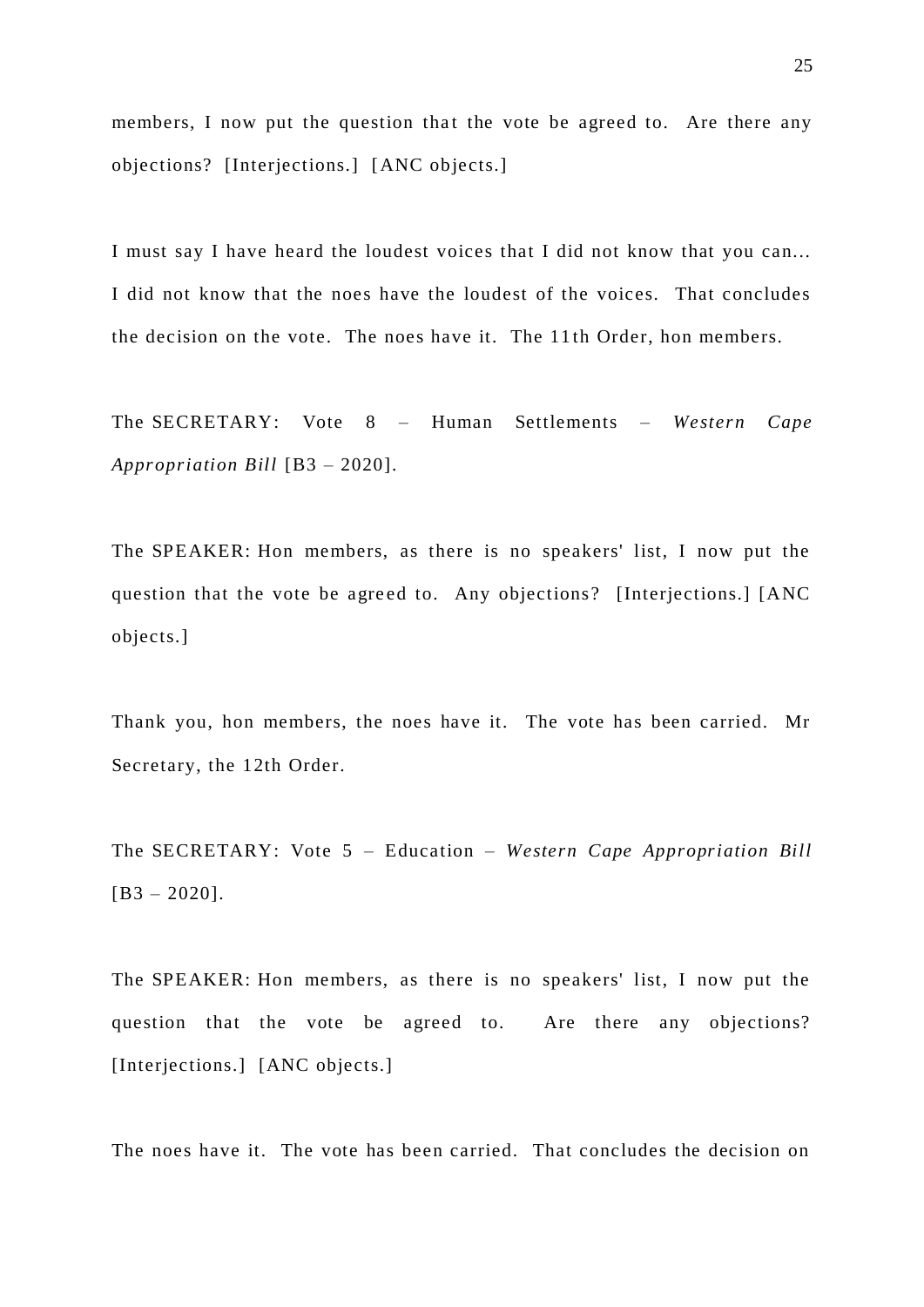the vote. Mr Secretary, the 13th Order.

The SECRETARY: Vote 14 – Local Government – *Western Cape Appropriation Bill* [B3 – 2020].

The SPEAKER: Hon members, the fact that I do not say when for instance in the previous one we record the objections of the ANC. The 1 3th Order, are there any – because there is no speakers' list, I now put the question that the vote be agreed to. Are there any objections? [Interjections.] [ANC objects.]

No objections? Agreed to. The noes have it. The vote is carried.

An HON MEMBER: There is an objection of the ANC.

The LEADER OF THE OFFICIAL OPPOSITION: Objection [Inaudible.]

The SPEAKER: The ANC's objection has been recorded. [Interjections.]

An HON MEMBER: Thank you, hon Speaker.

The SPEAKER: The Secretary will now read the 14 the Order.

The SECRETARY: Vote 3 – Provincial Treasury – Western Cape *Appropriation Bill* [B3 – 2020].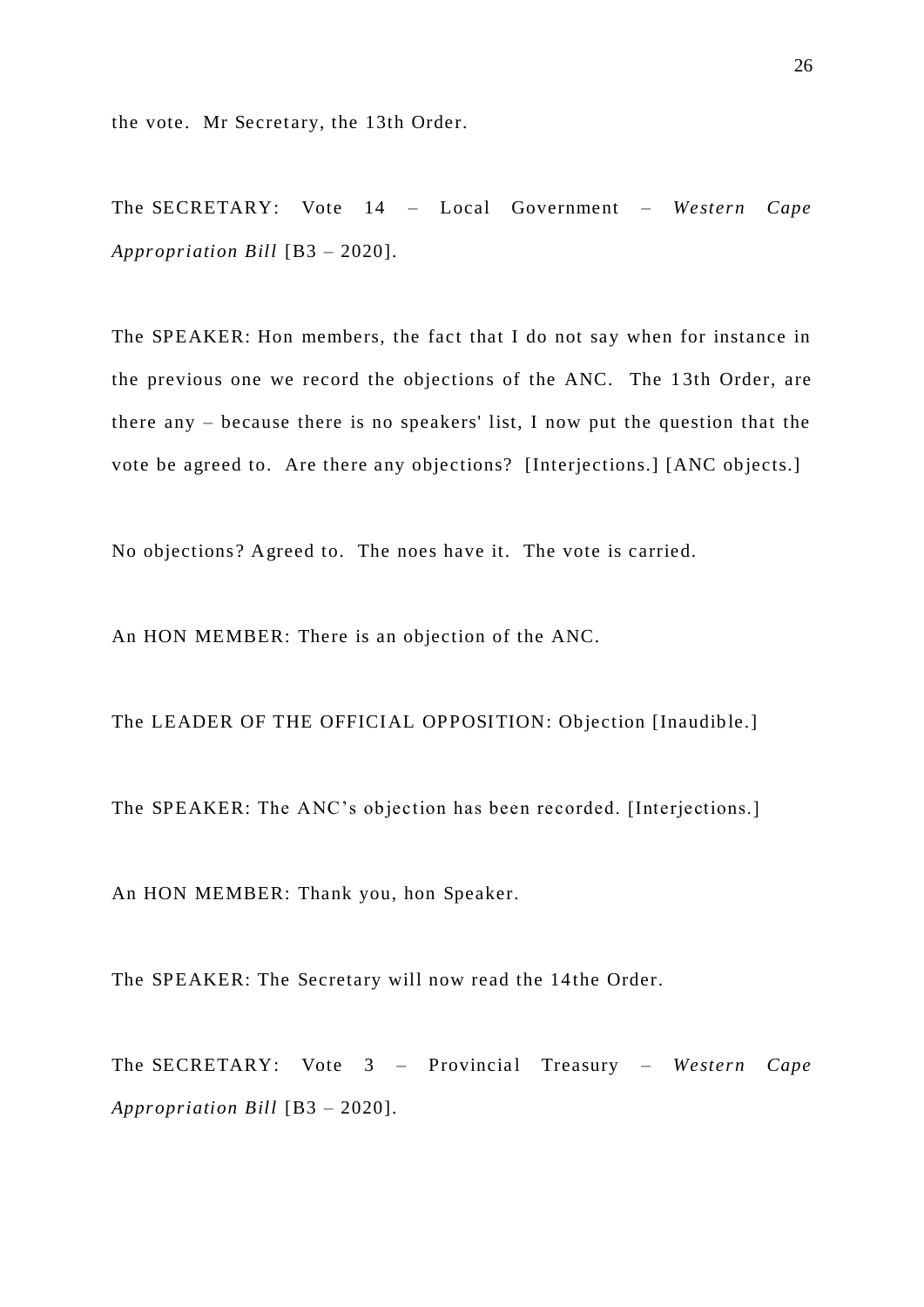#### The MINISTER OF COMMUNITY SAFETY: Are they in support?

The SPEAKER: Thank you Mr Secretary. Hon me mbers, there is no speakers' list. I now put the question that the vote be agreed to. Are there any objections? [Interjections.] [ANC objects]

Hon me mbers, the noes have it, the objection of the ANC will be noted, will be recorded, and that concludes the decision and the vote has been carried. [Interjections.]

An HON MEMBER: [Inaudible.] talk about the salary increases.

The SPEAKER: Thank you, hon members. Order! [Interjections.]

An HON MEMBER: No salary increases.

The CHIEF WHIP (ANC): Can you repeat that again? [Interjections.]

The SPEAKER: Order, order hon members. What is going on?

The CHIEF WHIP (ANC): No, he was saying that, we want to hear. [Interjections.] Do not keep numb! We want to hear what he said.

The SPEAKER: What are we missing?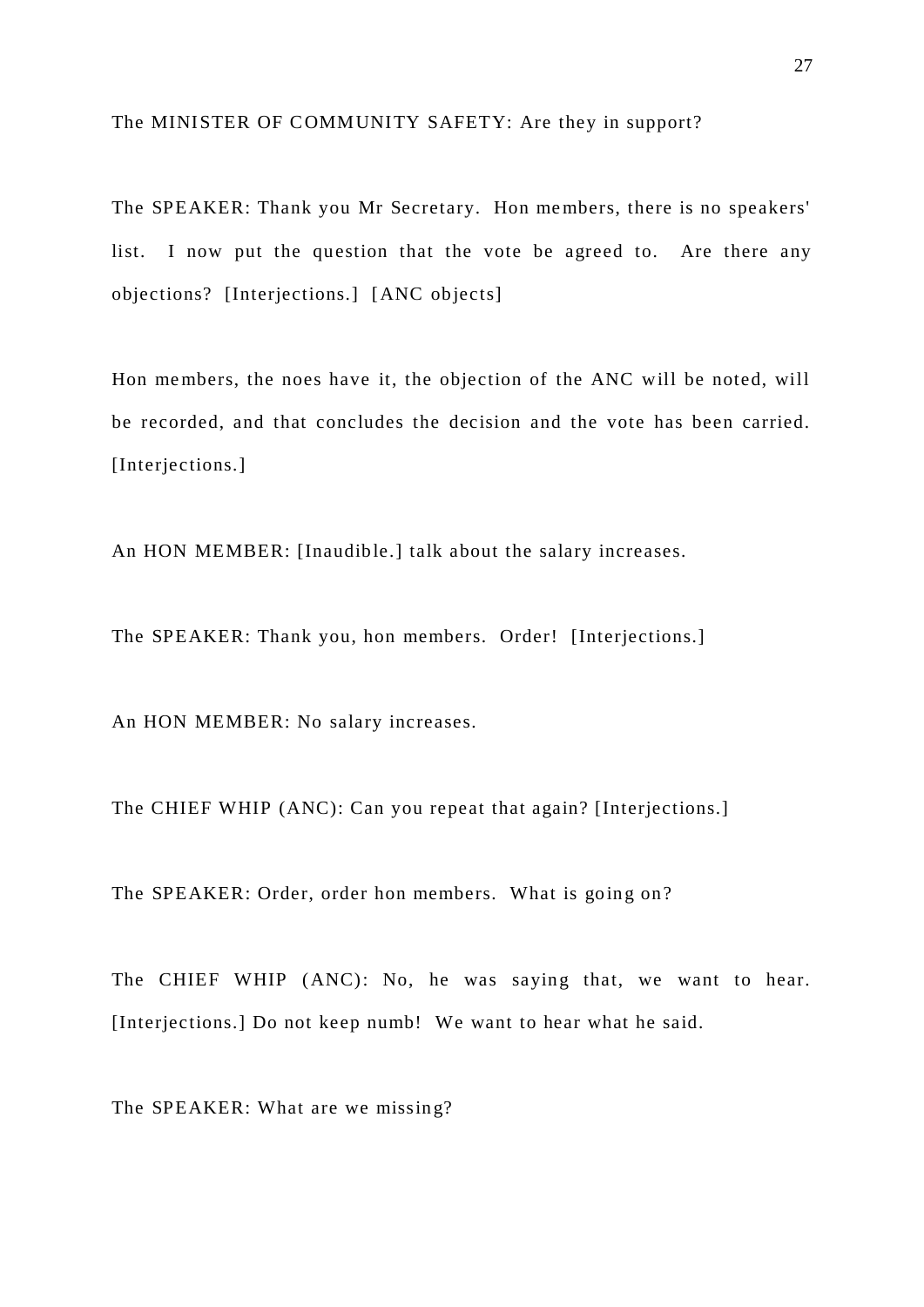An HON MEMBER: I said there will be no salary increases. We have families. [Inaudible.]

Ms A P BANS: Who was saying that now? [Interjections.]

The CHIEF WHIP (ANC): This one! [Interjections.]

The SPEAKER: Hon members, order! Order, hon Minister Fritz, order hon the Chief Whip of the Opposition. Let us not do that in the House, please. The Secretary will read the 15th Order.

The SECRETARY: Vote 12 – Economic Opportunities and Tourism – *Western Cape Appropriation Bill* [B3 – 2020].

The SPEAKER: Hon members, as there is no speakers' list, I now put the question that the vote be agreed to. Are there any objections? [Interjections.] [ANC objects.]

Hon me mbers, the noes have it. The decision has been carried and therefore that concludes this vote. The ANC's objection has been noted, it has been recorded as such.

The Secretary will now read the 16th Order.

The SECRETARY: Vote 13 - Cultural Affairs and Sport - Western Cape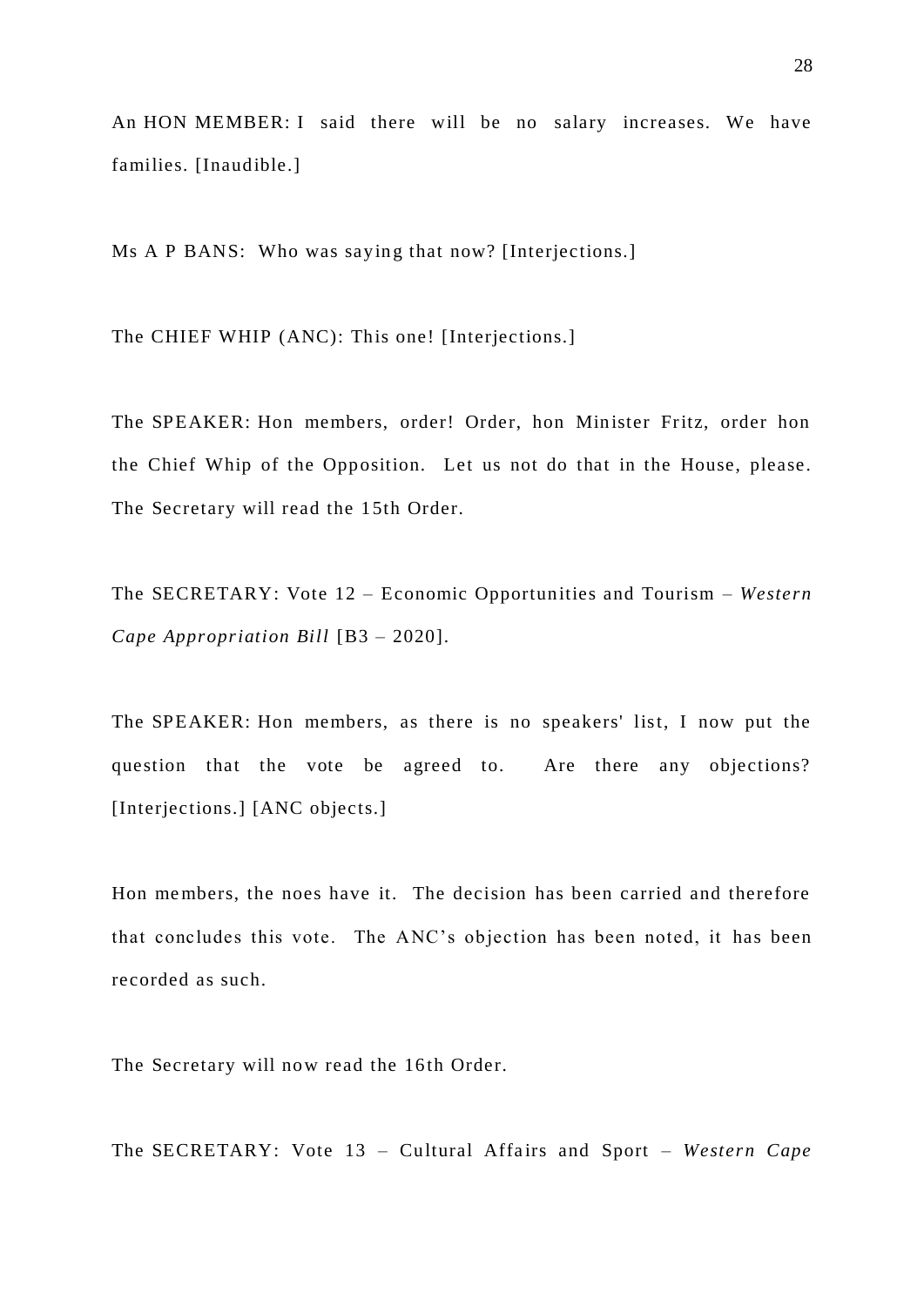*Appropriation Bill* [B3 – 2020].

The SPEAKER: Hon members, as there is no speakers' list, I now put the question that the vote be agreed to. Are there any objections? [Interjections.] [ANC objects.]

The noes have it. The objection of the ANC has been recorded as such. That concludes the decision on the vote and the vote is carried. [Interjections.] Order, order, order hon members! That concludes the decision on this vote. The Secretary will read the 17th Order.

The SECRETARY: Vote 4 – Community Safety – *Western Cape Appropriation Bill* [B3 – 2020].

The SPEAKER: Hon members, as there is no speakers' list, a gain I now put the question that the vote be agreed to. Are there any objections? [Interjections.] [ANC objects.]

Hon me mbers, thank you. The noes have it. I now put it before the House that this vote has been carried, but the objection of the ANC h as been recorded as such, and that concludes the decision on the vote.

Let us move to the next Order. Mr Secretary.

The SECRETARY: Vote 2 – Provincial Parliament – *Western Cape*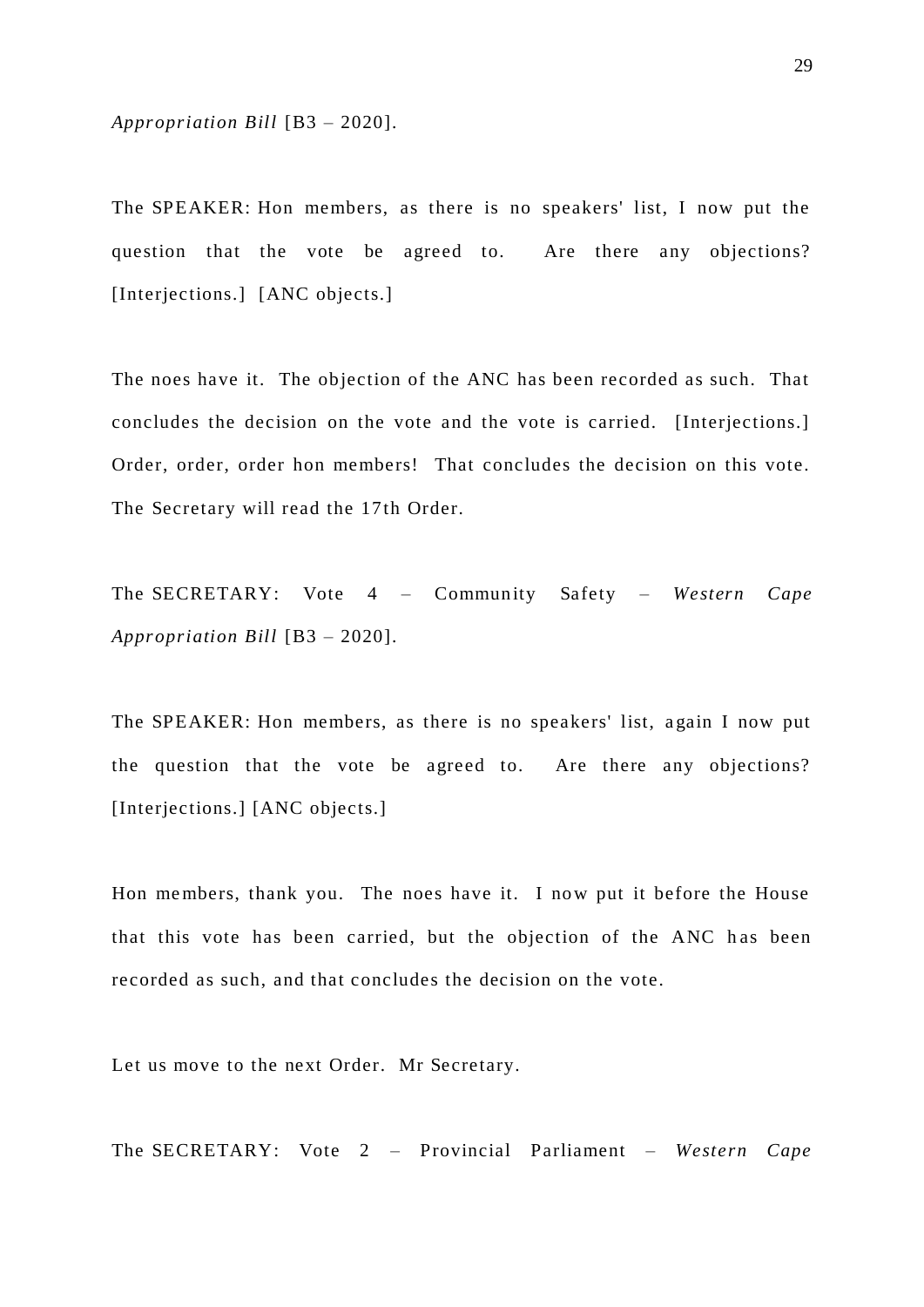*Appropriation Bill* [B3 – 2020].

The SPEAKER: Thank you, Secretary. Hon members, as there is no speakers' list, I now put the question that the vote be agreed to. [Interjections.] Are there any objections? [Interjections.] [ANC objects.]

Thank you. Thank you, hon me mbers. The noes have it.

The LEADER OF THE OFFICIAL OPPOSITION: This vote is under-funded.

The SPEAKER: Oh!

The CHIEF WHIP (ANC): The objection from the ANC is noted. [Inaudible.]

An HON MEMBER: Under-funded.

The SPEAKER: Noted. The noes have it and the ANC's objection that this vote is under-funded is recorded, and that concludes the decision on this vote.

An HON MEMBER: Yes, thank you, hon Speaker.

An HON MEMBER: He wants more money.

The SPEAKER: Hon members, thank you. Mr Secretary, the 19th Order.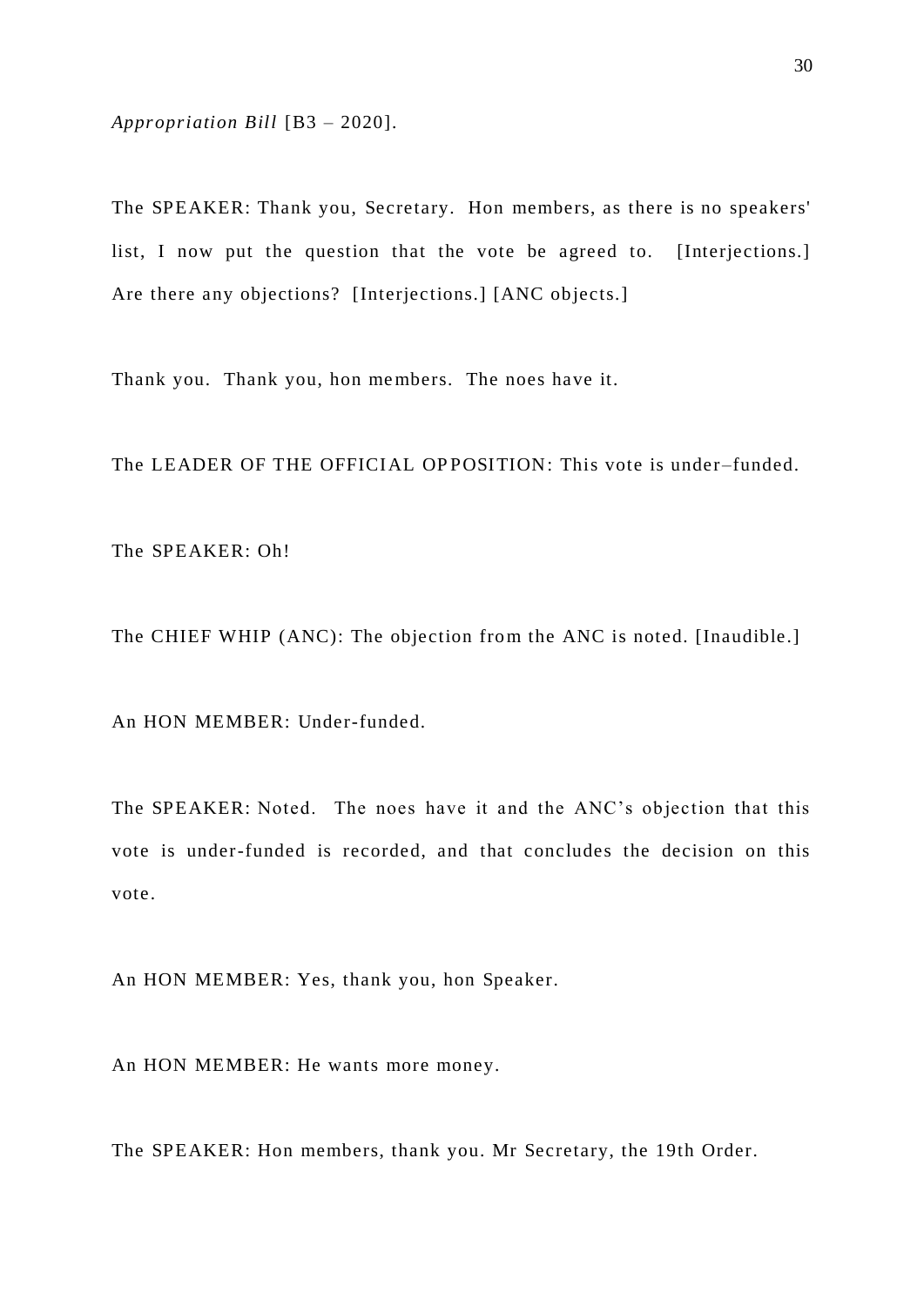The SECRETARY: Consideration of Schedules, Clauses and Short Title – *Western Cape Appropriation Bill* [B3 – 2020]

The SPEAKER: Hon members, I now put the Schedules, any objections? [Interjections.] [ANC objects.]

The noes have it. I recognise, I acknowledge and record the ANC's objection as such.

I now put Clauses 1 to 10 of the Bill. Are there any objections? [Interjections.] [ANC objects.]

The noes have it. The objection of the ANC will be recorded as such, and that concludes the consideration of Schedules and Clauses.

I now put the Short Title, any objections? [Interjections.] [ANC objects.]

The noes have it.

An HON MEMBER: It is too short, that title.

The CHIEF WHIP (DA): Objection to the short title?

The SPEAKER: And the ANC's objection to the title has been recorded as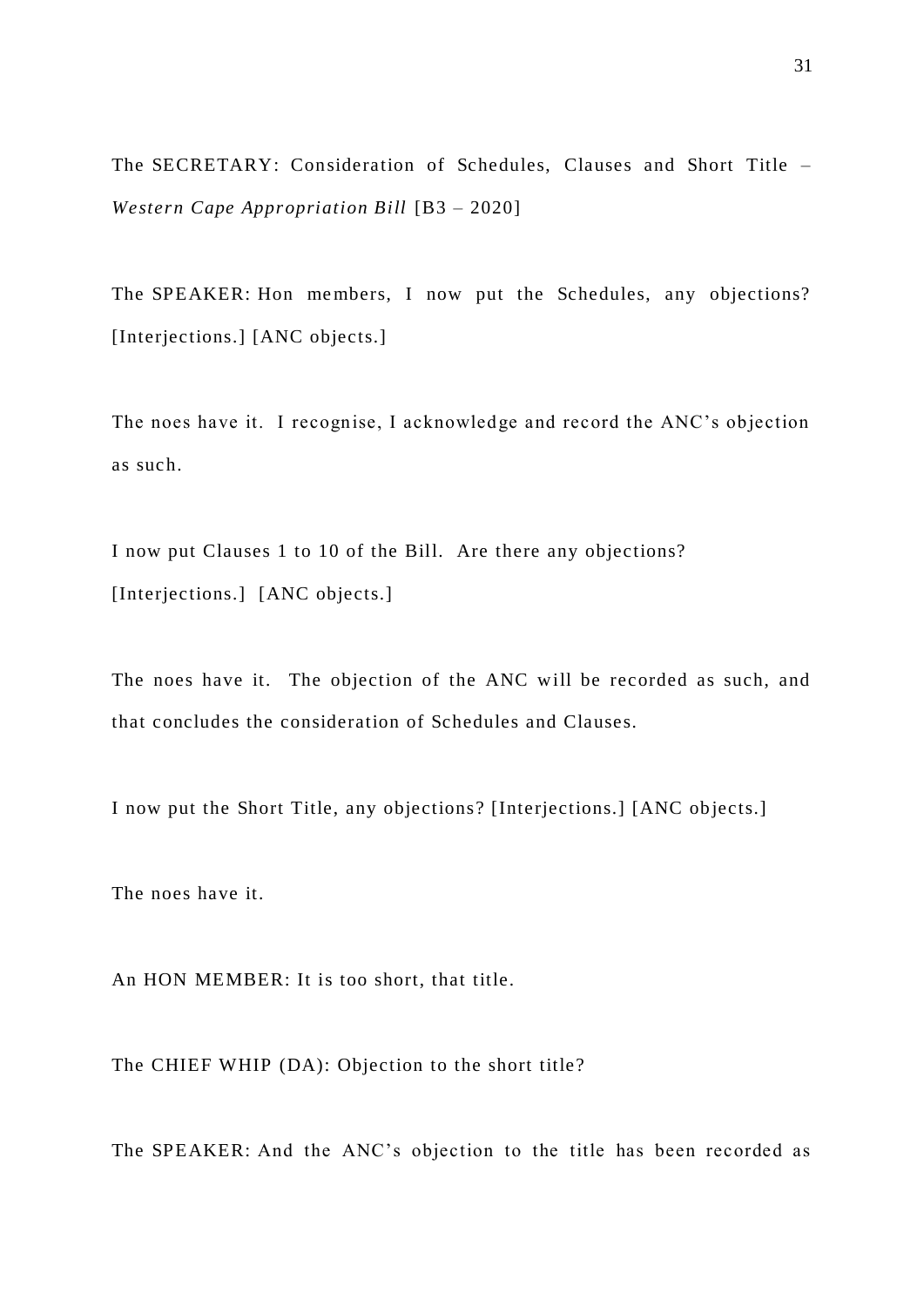such.

An HON MEMBER: It is too short. [Laughter.]

The SPEAKER: And that the title is too short.

An HON MEMBER: And that is the reason why you object. [Laughter.]

The SPEAKER: Hon members, order! The Secretary will read the 20th Order.

The SECRETARY: Finalisation of the Western Cape Appropriation Bill.

The SPEAKER: Thank you, Mr Secretary. As there is no speakers' list, hon members, I now put the question. Are there any objections to the Bill being finalised? [Interjections.] [ANC objects.]

Hon members, the noes have it.

The CHIEF WHIP (ANC): We objected to the [Inaudible.]

The SPEAKER: The objection of the ANC has been recorded as such. The Secretary will read the Bill.

The SECRETARY: Western Cape Appropriation Bill.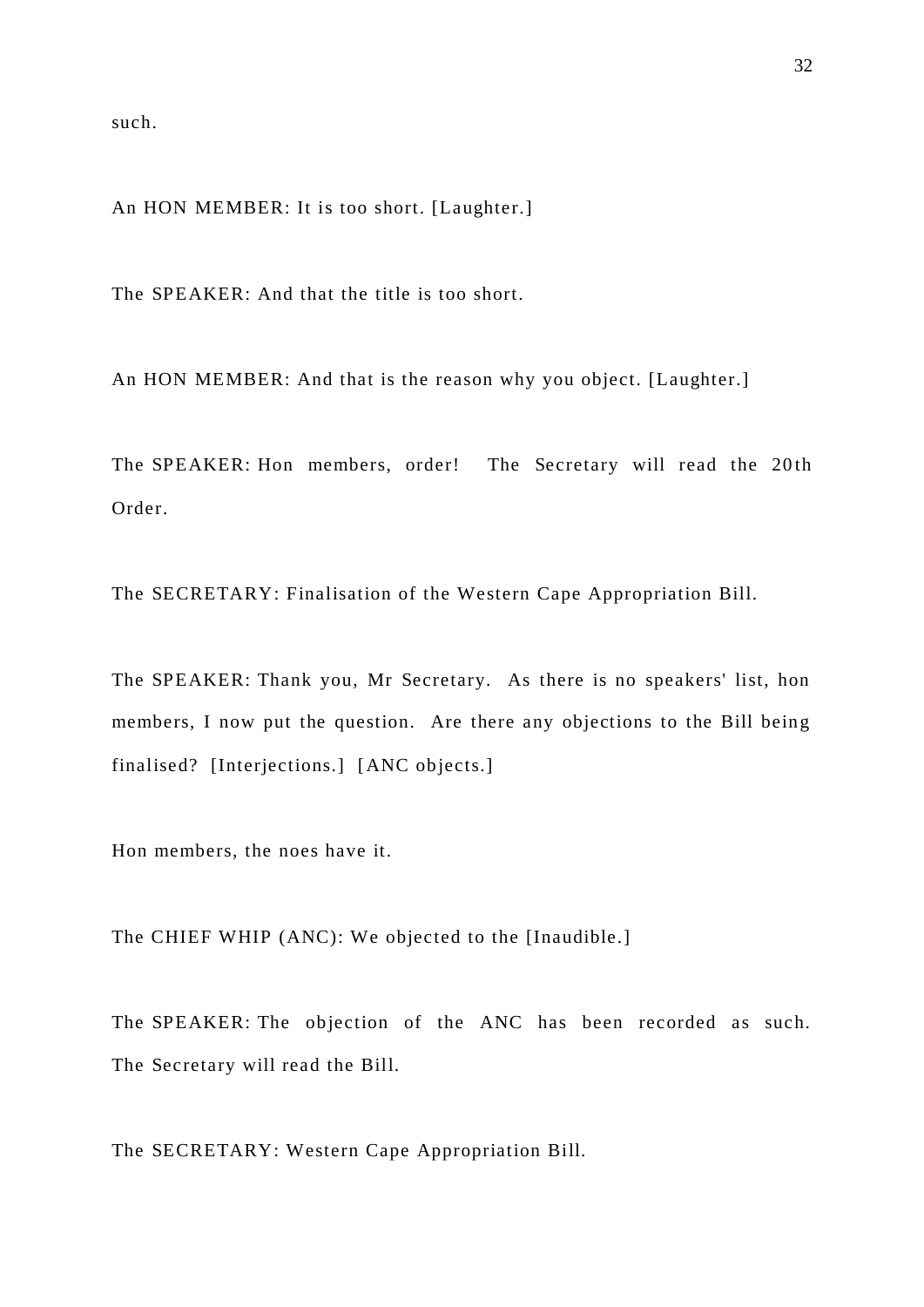The SPEAKER: Thank you, Mr Secretary. Hon me mbers, the Bill will be sent to the Premier for assent. The Secretary will read the 21 st Order.

The SECRETARY: Consideration of Report of the Standing Committee on Soc ial Development on the Appointment of the Western Cape Commissioner for Children.

The SPEAKER: Thank you, Mr Secretary. As there is no speakers' list, hon members, I now put the question that the report be adopted. Are there any objections to the report being adopted? [Interjections.]

No objections. Thank you, hon me mbers. The House has adopted the report unanimously. The resolution of the House... [Interjections.] Hon me mbers, order! Order, hon members! Order!

The resolution of the House will be communicated to the Premier for consideration in terms of Section 8 of the Western Cape Provincial Constitution.

Before the House adjourns I just want to say to all of you, hon me mbers, thank you very much for your cooperation. We are all aware that it is an anomaly. We work in extremely difficult circumstances and the condition outside necessitates that the House had to operate as such and be responsible and provide leadership. So in that regard, thank you very much.